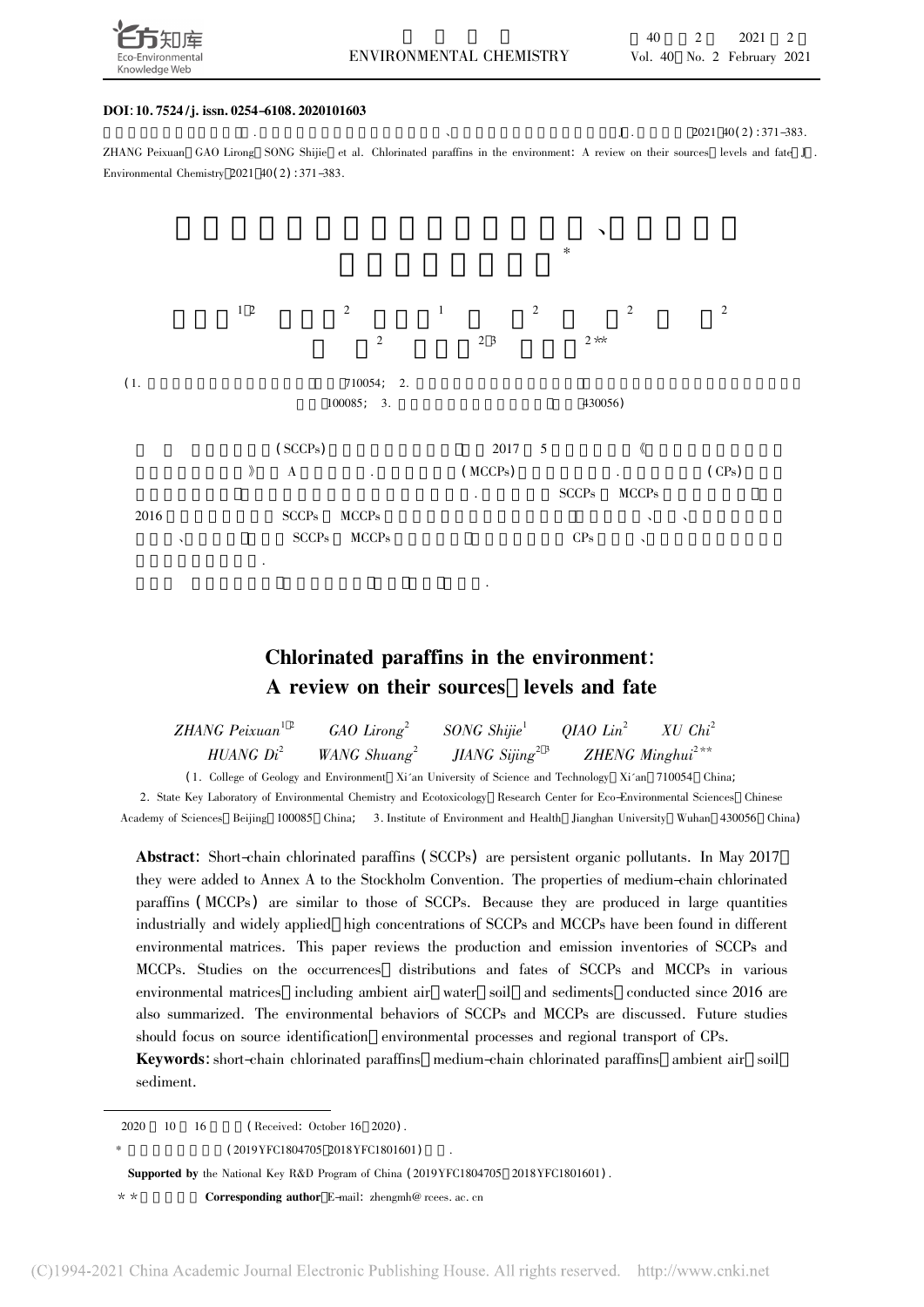|                                    | (chlorinated paraffins CPs)                |                                           |                |                  |               | $\left($ polychlorinated <i>n</i> -alkanes PCAs)       |                             |
|------------------------------------|--------------------------------------------|-------------------------------------------|----------------|------------------|---------------|--------------------------------------------------------|-----------------------------|
|                                    | $40\% - 70\%$ )<br>$\left($                |                                           |                |                  |               |                                                        |                             |
| 3                                  |                                            | (short-chain chlorinated paraffins SCCPs) |                |                  |               | $10 - 13$                                              |                             |
|                                    | (medium-chain chlorinated paraffins MCCPs) |                                           |                | $14 - 17$        |               |                                                        | (long-chain                 |
| chlorinated paraffins LCCPs)       |                                            | $18 - 30$                                 |                | $^{\rm 2}$ . CPs |               |                                                        |                             |
|                                    |                                            |                                           |                |                  |               | 3                                                      | . SCCPs                     |
|                                    |                                            |                                           |                | 2017             | 5             | 《                                                      |                             |
|                                    | $\rangle\!\!\!\rangle$                     | $\mathbf{A}$                              |                | <b>MCCPs</b>     | <b>SCCPs</b>  |                                                        |                             |
| $\overline{4}$                     |                                            |                                           |                | <b>SCCPs</b>     |               |                                                        | $5-6$                       |
| CPs                                |                                            | 100                                       |                | $\rm CPs$        |               |                                                        |                             |
|                                    | $\tau$<br><b>SCCPs</b>                     |                                           |                |                  | CPs           |                                                        |                             |
| <b>SCCPs</b><br><b>MCCPs</b>       |                                            |                                           |                |                  |               |                                                        |                             |
|                                    |                                            |                                           | $\mathrm{CPs}$ |                  | CPs           |                                                        |                             |
| 2010                               |                                            |                                           |                | . van Mourik     | 5             | $2010 - 2015$                                          | CPs                         |
|                                    |                                            |                                           |                |                  |               |                                                        |                             |
|                                    | 2016                                       |                                           |                | <b>SCCPs</b>     | <b>MCCPs</b>  |                                                        |                             |
|                                    |                                            |                                           |                |                  |               |                                                        |                             |
|                                    |                                            |                                           |                |                  |               |                                                        | <b>SCCPs</b>                |
| <b>MCCPs</b>                       |                                            |                                           |                |                  |               |                                                        |                             |
|                                    |                                            |                                           |                |                  |               |                                                        |                             |
| <b>CPs</b><br>1                    |                                            | (The main sources and emissions of CPs)   |                |                  |               |                                                        |                             |
|                                    |                                            |                                           |                | 20               | 50            |                                                        | CPs                         |
| CPs                                | $9 - 10$                                   | $^8$ .                                    | 2015           |                  | CPs           | 100                                                    |                             |
| CPs                                |                                            | $11 - 12$                                 | <b>SCCPs</b>   |                  |               | 165000                                                 |                             |
| POPs                               |                                            |                                           |                |                  |               |                                                        |                             |
|                                    | CPs                                        |                                           |                |                  | CPs           |                                                        |                             |
|                                    | 13                                         |                                           |                |                  |               |                                                        | $\mathrm{CPs}$              |
|                                    |                                            |                                           |                |                  |               | (Persistent organic pollutants review committee POPRC) |                             |
| "                                  |                                            |                                           |                | CPs              |               | 1                                                      |                             |
| CPs                                | $\Delta$                                   |                                           |                |                  | $\frac{1}{4}$ |                                                        | $\rm CPs$                   |
|                                    |                                            |                                           |                | 0.3%             |               |                                                        |                             |
| $0.005\%$ CPs                      | 0.25%                                      |                                           | $15$ .         |                  |               |                                                        | $0.1\%$<br>$\overline{0}$ . |
| 05% CPs                            |                                            |                                           |                |                  |               |                                                        |                             |
| $0.05\%$ $^{-15}$ .                |                                            |                                           | <b>SCCPs</b>   | <b>MCCPs</b>     |               | $0.05\%$ <sup>16</sup> .                               |                             |
|                                    | <b>MCCPs</b><br><b>LCCPs</b>               |                                           |                |                  |               | $0.1\%$ <sup>16</sup> .                                |                             |
|                                    |                                            | <b>MCCPs</b>                              |                |                  |               | $0.\,15\%$ $^{-16}$ .                                  |                             |
| $\rm CPs$                          |                                            |                                           | (PVC)          |                  |               |                                                        |                             |
| <b>SCCPs</b>                       | 1935                                       | 2015                                      |                |                  |               |                                                        | $1650-$                     |
| $21900$ t <sub>1</sub> 1560-2930 t |                                            | $9460 - 11500$ t                          | SCCPs          |                  |               | $\tilde{\phantom{a}}$                                  |                             |
| <b>SCCPs</b>                       | $\boldsymbol{\checkmark}$                  |                                           |                |                  |               |                                                        |                             |
| $17\phantom{.0}$<br>$11$ . Zhang   |                                            | <b>SCCPs</b>                              |                |                  | <b>SCCPs</b>  |                                                        | 2014                        |
| <b>SCCPs</b>                       | 3083.88 t                                  |                                           |                | 894.81 t         |               |                                                        | 2189.07 t.2010              |
| 2014                               | <b>SCCPs</b>                               |                                           |                | 2011             | 434.67 t      | 2014                                                   | 894.81 t.                   |
|                                    | 2014                                       | 2189.07 t                                 |                |                  | $245\%$ .     |                                                        | <b>SCCPs</b>                |
|                                    |                                            |                                           |                |                  |               |                                                        |                             |

主要集中在东部较发达地区.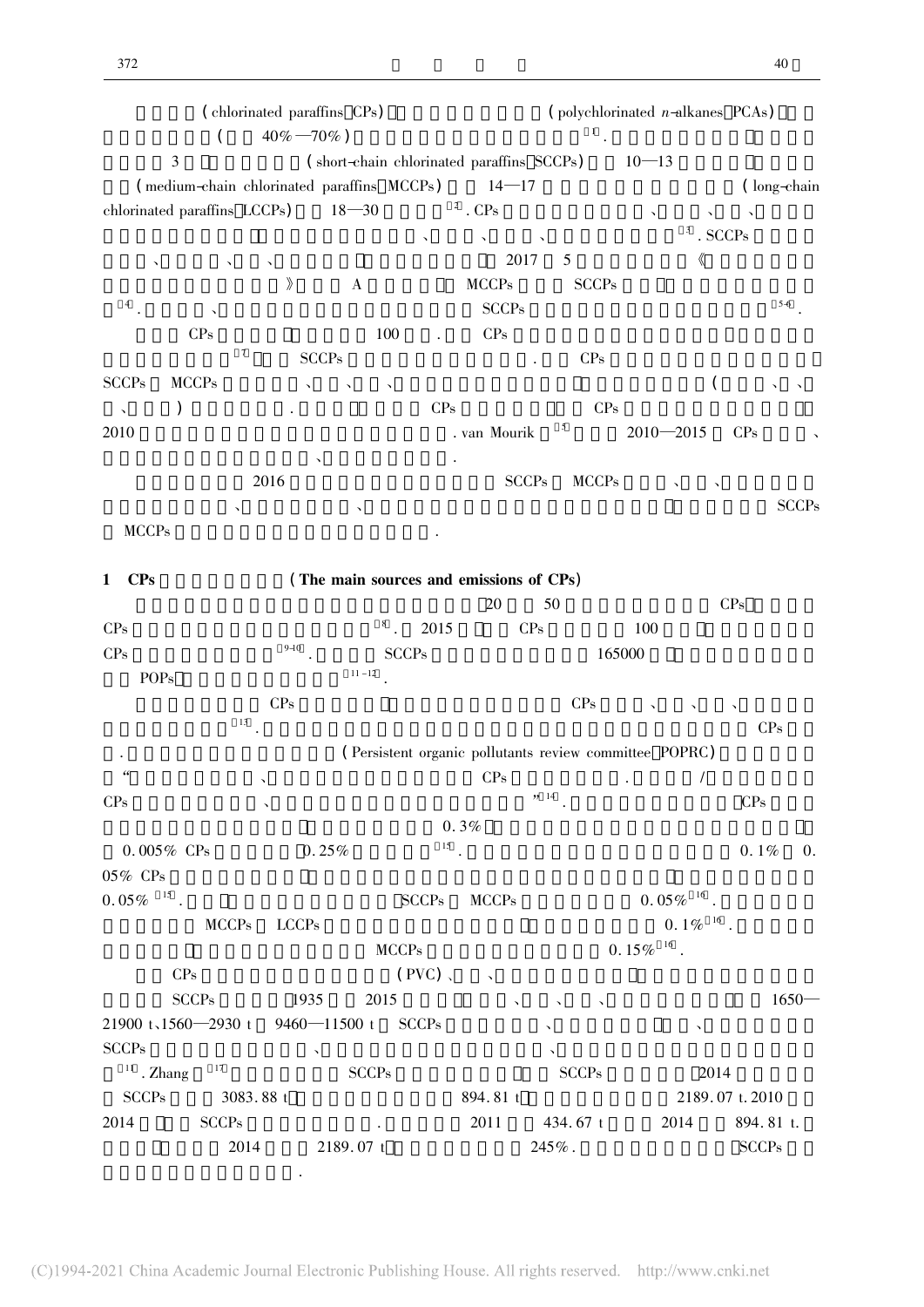2 SCCPs, MCCPs (Contamination of SCCPs and MCCPs in different environmental matrices) 2. <sup>1</sup> 大气和灰尘  $SCCPs$   $MCCPs$   $18$  $SCCPs$  MCCP the SCCPs MCCPs of the SCCPs of the SCCPs of the SCCPs of the SCCPs of the SCCPs of the SCCPs of the SCCPs of the SCCPs of the SCCPs of the SCCPs of the SCCPs of the SCCPs of the SCCPs of the SCCPs of the SCCPs of the SCCP SCCPs $13.5 - 1442 \text{ ng} \cdot \text{m}^{-3}$   $^{19-21}$  . Zhu  $^{19}$  2010  $^{2016}$ SCCPs $2010$   $SCCPs$   $15. 12-66. 44$  ng·m<sup>-3</sup> 30.26 ng $\cdot$ m<sup>-3</sup>; 2016 $SCCPs$  65. 30—91. 00 ng·m<sup>-3</sup> . Wang  $^{20}$ CPs $SCCPs$   $SCCPs$   $(129-1442 \text{ ng} \cdot \text{m}^{-3})$  $(91 - 333 \text{ ng} \cdot \text{m}^{-3})$ . Li ) . Li  $^{21}$  2008 SCCPs 13. 5—517 ng·m<sup>-3</sup>.  $\text{CPs}$  CPs chaemfa  $^{12}$  $SCCPs$   $MCCPs$   $ND-47.4$  ng·m<sup>-3</sup> MCCPs $ND-38.2$  ng·m<sup>-3</sup>  $SCCPs$   $0.37-14.2$  ng·m<sup>-3</sup> MCCPs  $0.29 - 9.45 \text{ ng} \cdot \text{m}^{-3}$ . Li  $2008$ SCCPs $0.28 - 14.2$  ng $\cdot$ m<sup>-3</sup> SCCPs . Diefenbacher  $22$  $SCCPs$  1. 8—17 ng·m<sup>-3</sup>(2011)  $(2011)$  1. 1—42 ng·m<sup>-3</sup> $(2013)$  $(4.3 \text{ ng} \cdot \text{m}^{-3} \quad 2.7 \text{ ng} \cdot \text{m}^{-3}).$  $2013 - 2014$ (a)  $4.3 \text{ ng} \cdot \text{m}^{-3}$   $2.7 \text{ ng}$ <br>SCCPs  $28.4 \text{ ng} \cdot \text{m}^{-3}$ 1.8  $ng \cdot m^{-3}$ . Ma . Ma  $^{24}$  PUF  $SCCPs$  MCCPs 9.6—20.8 pg $\cdot$ m<sup>-3</sup> 3.7—5.2 pg $\cdot$ m<sup>-3</sup>.  $B{\rm\,}$  Borgen  $25$  1999  $SCCPs$  9. 0—57 pg·m<sup>-3</sup>.  $CPs$  $\mathcal{L}_{\mathcal{A}}$  $SCCPs$  MCCPs . Wang  $^{26}$  $\overline{\text{SCCPs}}$  ( 2. 01—  $106 \text{ ng} \cdot \text{m}^{-3}$  $29.2 \text{ ng} \cdot \text{m}^{-3}$  $SCCPs$  ( 0. 95—26. 5 ng·m<sup>-3</sup> 6. 18 ng·m<sup>-3</sup>). Wang 6. 18  $ng \cdot m^{-3}$ ). Wang 18 $\mathcal{N}$ SCCPs $(112-332 \text{ ng} \cdot \text{m}^{-3}$  200 ng·m<sup>-3</sup>)  $(1.90-33.0 \text{ ng} \cdot \text{m}^{-3})$ 7.70  $n_{\rm F} \cdot m^{-3}$ ) .  $CPs$  $SCCPs$   $Nang$   $18$   $CPs$   $SCCPs$ 67% $\%$  SCCPs 6% SCCPs 6% SCCPs 200 $\%$ 而在冬季则倾向于与颗粒相结合 表现出与其他半挥发性有机化合物类似的温度依赖性气-固分配特 . Zhuo  $\text{C}$ zhuo  $^{27}$  SCCPs  $\text{MCCP}_\text{S}$ SCCPs $MCCPs$  TSP、PM<sub>10</sub>、PM<sub>2.5</sub> 6. 8—150 ng·m<sup>-3</sup>(  $($  : 21. 2 ng • m<sup>-3</sup>)  $\sqrt{6}$ . 7 95. 7 ng $\cdot$ m<sup>-3</sup>  $($  : 22 ng • m<sup>-3</sup>)  $\sqrt{6}$ . 2–200 ng • m<sup>-3</sup>  $: 21.2 \text{ ng} \cdot \text{m}^{-3}$ . ) .  $8$  $PM_{10} / PM_{2.5} / PM_{1.0}$  CPs CPs 2. 5  $\mu$ m  $CPs$  .  $CPs$   $CPs$  $CPs$   $CPs$   $CPs$  $\frac{28}{\pi}$  . Barber PUF  $\frac{29}{\pi}$  4  $SCCPs$   $MCCPs$   $220-17000$  ng  $\cdot$  sample<sup>-1</sup>  $450-$ 19000 ng•sample<sup>-1</sup> SCCPs MCCPs PAHs PAHs . Fridén  $\overline{20}$  $\frac{1}{20}$   $\frac{1}{24}$   $\frac{44}{25}$   $\frac{1}{20}$   $\frac{1}{20}$   $\frac{1}{20}$   $\frac{1}{20}$   $\frac{1}{20}$   $\frac{1}{20}$   $\frac{1}{20}$   $\frac{1}{20}$   $\frac{1}{20}$   $\frac{1}{20}$   $\frac{1}{20}$   $\frac{1}{20}$   $\frac{1}{20}$   $\frac{1}{20}$   $\frac{1}{20}$   $\frac{1}{20}$   $\frac{1}{20}$   $\leq 5-210 \text{ ng} \cdot \text{m}^{-3}$  SCCPs MCCPs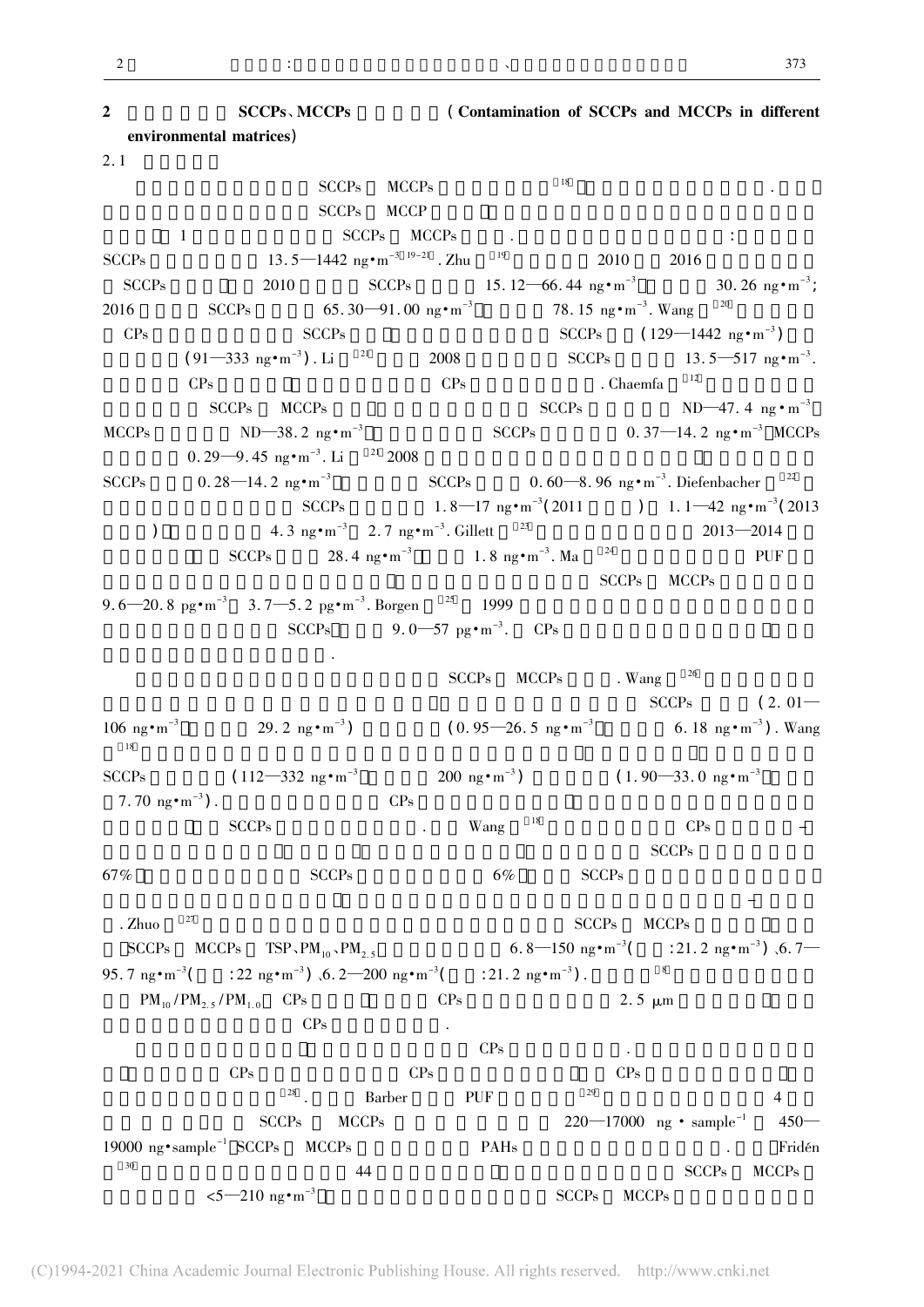.

|              | $1 \mu g \cdot d^{-1}$ . Sakhi $31 \ 2012$ |                                                                                               | SCCP <sub>s</sub> | <b>SCCPs</b> |
|--------------|--------------------------------------------|-----------------------------------------------------------------------------------------------|-------------------|--------------|
|              |                                            | 3 ( $128 \text{ ng} \cdot \text{m}^{-3}$ 43 $\text{ ng} \cdot \text{m}^{-3}$ ). Gao $32$ 2016 |                   | 39           |
|              |                                            | SCCPs 9.77-966 ng $\cdot$ m <sup>-3</sup> ( : 80.1 ng $\cdot$ m <sup>-3</sup> ) MCCPs 39      |                   |              |
| 23           |                                            | $\langle$ LOD 613 ng $\cdot$ m <sup>-3</sup>                                                  |                   |              |
| <b>MCCPs</b> |                                            | $\bullet$                                                                                     |                   |              |

| <b>SCCPs</b> | <b>MCCPs</b> |
|--------------|--------------|

|                              | <b>Table 1</b> Levels of SCCPs and MCCPs in the atmosphere of different regions |                                                         |                                    |
|------------------------------|---------------------------------------------------------------------------------|---------------------------------------------------------|------------------------------------|
|                              | / $(\text{ng} \cdot \text{g}^{-1})$                                             |                                                         |                                    |
| Sample type                  | Concentrations range                                                            | Region or Country                                       | References                         |
| (2010)                       | SCCPs: 15.12-66.44                                                              |                                                         | Zhu et al. $\,$ 2017 $^{-19}$      |
| (2016)                       | SCCPs: 65.30-91.00                                                              |                                                         |                                    |
| $($ )<br>CP <sub>s</sub>     | SCCPs: 129-1442                                                                 |                                                         | Wang et al. $2018$ $^{20}$         |
| CP <sub>s</sub><br>$($ )     | SCCPs: 91-333                                                                   |                                                         |                                    |
|                              | SCCPs: 13.5-517                                                                 |                                                         | Li et al. 2012 $\,$ $^{21}$        |
|                              | SCCPs: $ND-47.4$                                                                |                                                         | Chaemfa et al. 2014 $^{\, -12}$    |
|                              | $MCCPs$ : $ND-38.2$                                                             |                                                         |                                    |
|                              | SCCPs: $0.37 - 14.2$                                                            |                                                         | Chaemfa et al. 2014 $^{\, -12}$    |
|                              | MCCPs: 0.29-9.45                                                                |                                                         |                                    |
|                              | SCCPs: 0.28-14.2                                                                |                                                         | Li et al. 2012 $^{\,$ 21 $\,$      |
|                              | SCCPs: 0.60-8.96                                                                |                                                         | Li et al. 2012 <sup>21</sup>       |
| (2011)<br>$\rightarrow$      | SCCPs: $1.8 - 17$                                                               |                                                         | Diefenbacher et al. 2015 $^{\,22}$ |
| (2013)                       | SCCPs: $1.1 - 42$                                                               |                                                         |                                    |
| $\left($<br>$\lambda$        | SCCPs: 28.4                                                                     |                                                         | Gillett et al. $2017$ $33$         |
| $($ )                        | <b>SCCPs: 1.8</b>                                                               |                                                         |                                    |
|                              | SCCPs: $9.6 - 20.8$ pg $\cdot$ m <sup>-3</sup>                                  |                                                         | Ma et al. 2014 $^{\,24}$           |
|                              | MCCPs: $3.7 - 5.2$ pg $\cdot$ m <sup>-3</sup>                                   |                                                         |                                    |
|                              | SCCPs: $9.0 - 57$ pg $\cdot$ m <sup>-3</sup>                                    |                                                         | Borgen et al. 2000 $^{\,25}$       |
| ( )                          | SCCPs: 2.01-106                                                                 |                                                         | Wang et al. 2013 <sup>26</sup>     |
| ( )                          | SCCPs: 0.95-26.5                                                                |                                                         |                                    |
|                              | SCCPs: 112-332                                                                  |                                                         | Wang et al. $2012$ <sup>18</sup>   |
|                              | SCCPs: $1.90 - 33.0$                                                            |                                                         |                                    |
|                              | SCCPs: $220 - 17000$ ng $\cdot$ sample <sup>-1</sup>                            |                                                         | Barber et al. 2005 $^{\,29}$       |
|                              | MCCPs: 450-19000 ng*sample <sup>-1</sup>                                        |                                                         |                                    |
| $\left($<br>$\mathcal{C}$    | SCCPs+MCCPs:                                                                    |                                                         | Fridén et al. 2011 <sup>30</sup>   |
| $\mathcal{E}$                | $5 - 210$<br><b>SCCPs: 128</b>                                                  |                                                         | Sakhi et al. 2019 <sup>31</sup>    |
|                              | $SCCPs$ : 43                                                                    |                                                         |                                    |
|                              | SCCPs: 9.77-966                                                                 |                                                         | Gao et al. 2018 <sup>32</sup>      |
|                              | $MCCPs: <$ $LOD$ $-613$                                                         |                                                         |                                    |
|                              |                                                                                 |                                                         |                                    |
|                              | CPs                                                                             |                                                         | <b>SCCPs</b>                       |
| <b>MCCPs</b>                 | 28<br>. Zhou<br><b>SCCPs</b><br><b>MCCPs</b>                                    |                                                         |                                    |
| <b>SCCPs</b><br><b>MCCPs</b> | $0.56 - 1.0 \mu m$                                                              |                                                         |                                    |
|                              |                                                                                 |                                                         |                                    |
|                              |                                                                                 | SCCPs                                                   | <b>MCCPs</b>                       |
| 27<br>Zhuo                   |                                                                                 | $\ensuremath{\mathsf{SCCPs}}$<br>$TSP/PM_{10}/PM_{2.5}$ | <b>SCCPs</b><br><b>MCCPs</b>       |
| <b>MCCPs</b>                 | <b>SCCPs</b><br>$PM_{2.5}$                                                      | <b>MCCPs</b>                                            | 33<br>89.1%. Huang                 |
|                              | $(PM_{10}$ , $PM_{2.5}$ , $PM_{1.0}$ )<br><b>SCCPs</b>                          | <b>MCCPs</b>                                            | <b>SCCPs</b><br><b>MCCPs</b>       |

|  |                    |                   | SULLES MULLES |                   |
|--|--------------------|-------------------|---------------|-------------------|
|  | CCCCD <sup>-</sup> | $1.3500D \cdot 1$ |               | $c \rightarrow c$ |

 $2.5 \mu m$  CPs

这些细颗粒物在大气中的停留时间较长 同时也更容易被吸入人体 对人体健康产生影响.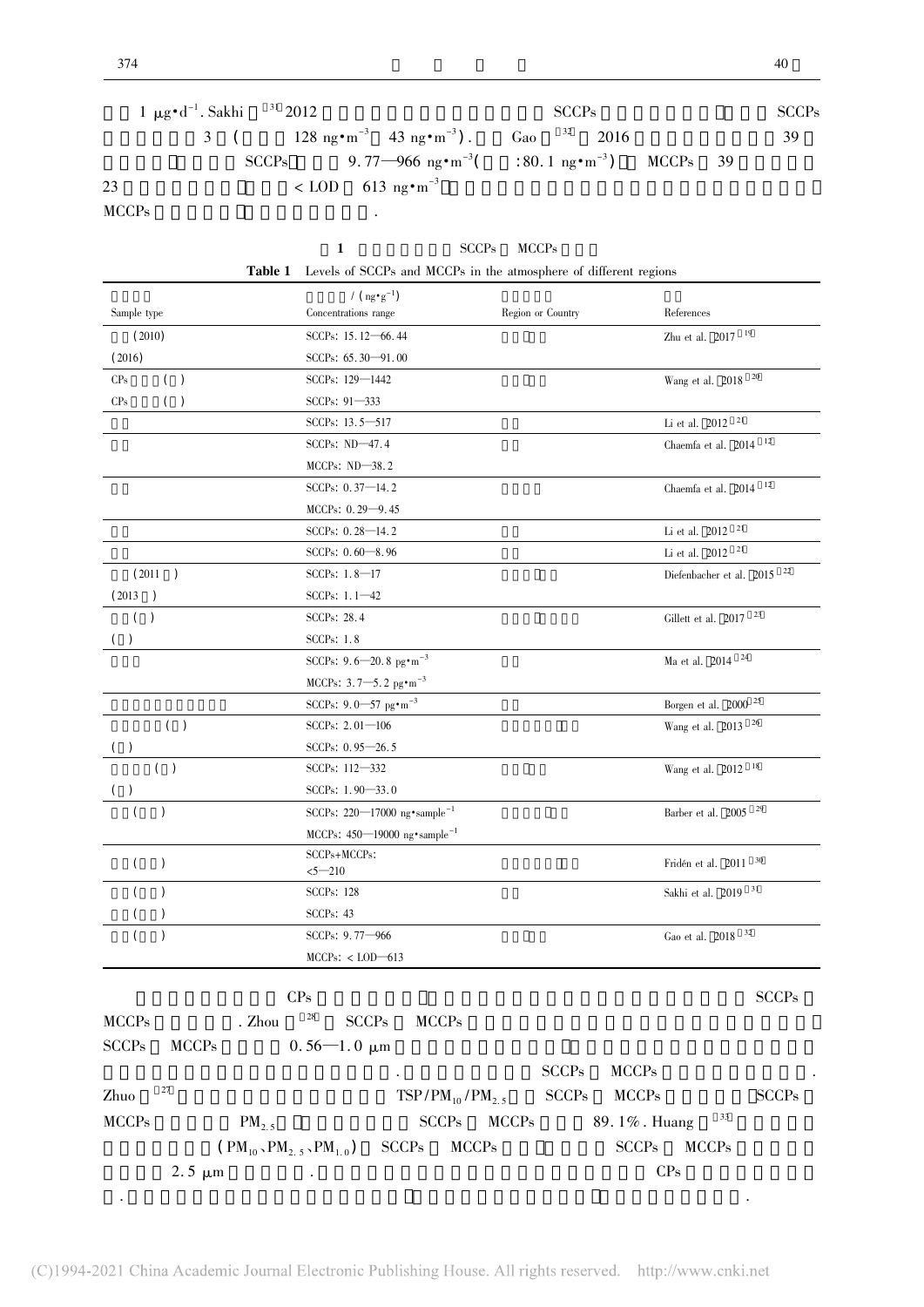2

 $CPs$  . Shang  $^{34}$ 2007 $2010$   $48$   $SCCPs$   $MCCPs$ 4. 0—57  $\mu$ g•g<sup>-1</sup> (  $\pm 6.2 \text{ }\mu\text{g} \cdot \text{g}^{-1}$ )  $5.9 - 901 \text{ }\mu\text{g} \cdot \text{g}^{-1}$  (  $\pm 19 \text{ }\mu\text{g} \cdot \text{g}^{-1}$ ). Kersten Reich  $^{35}$  $SCCPs$  <10—340  $\mu$ g·g<sup>-1</sup>( (  $\pm 26 \text{ }\mu\text{g} \cdot \text{g}^{-1}$ ) MCCPs <10-400  $\mu$ g $\cdot$ g<sup>-1</sup>  $($  : 36  $\mu$ g·g<sup>-1</sup>). Hilger <sup>3</sup> 11 $\frac{1}{1}$  9  $\frac{1}{1}$   $\frac{1}{2}$   $\frac{1}{2}$   $\frac{1}{2}$   $\frac{1}{2}$   $\frac{1}{2}$   $\frac{1}{2}$   $\frac{1}{2}$   $\frac{1}{2}$   $\frac{1}{2}$   $\frac{1}{2}$   $\frac{1}{2}$   $\frac{1}{2}$   $\frac{1}{2}$   $\frac{1}{2}$   $\frac{1}{2}$   $\frac{1}{2}$   $\frac{1}{2}$   $\frac{1}{2}$   $\frac{1}{2}$   $\frac{1}{2}$  $SCCPs$  2050  $\mu g \cdot g^{-1}$ .  $He$   $36$ CPs $\angle MCCPs$   $\sum$  CPs( C<sub>10</sub>—C<sub>21</sub>) 290  $\mu$ g·g<sup>-1</sup>  $($  160 μg·g<sup>-1</sup> 57 μg·g<sup>-1</sup>). ).  $\frac{1}{2}$  CPs chen  $\frac{37}{2}$  $96$ SCCPs MCCPs  $(SCCPs: 246 - 19900 \mu g \cdot g^{-1} MCCPs: 874 -$ 48000  $\mu$ g•g<sup>-1</sup>  $\int$  2 km SCCPs: 34. 5—2030  $\mu$ g·g<sup>-1</sup> MCCPs: 79. 2—  $6510 \mu g \cdot g^{-1}$  $(SCCPs: 32. 4-982 \mu g \cdot g^{-1} MCCPs: 55. 1-1570 \mu g \cdot g^{-1}) >$  $\overline{\phantom{a}}$ 30—40 km SCCPs: 27. 8—173  $\mu$ g·g<sup>-1</sup> MCCPs: 74. 0—539  $\mu$ g·g<sup>-1</sup>). Gao <sup>32</sup> 115  $\text{SCCPs}$  ( 201  $\mu \text{g} \cdot \text{g}^{-1}$  $(201 \ \mu g \cdot g^{-1})$  $(113 \mu g \cdot g^{-1})$  $(60 \mu g \cdot g^{-1})$  MCCPs SCCPs  $(84 \text{ }\mu\text{g} \cdot \text{g}^{-1})$  > ) >  $(82 \text{ }\mu\text{g} \cdot \text{g}^{-1})$  >  $(60 \mu g \cdot g^{-1})$ ) ,总体而言 住宅中 CPs 水平较高 可能是装修中一些塑料制品以及油漆中含有  $CPs$   $38$  . Liu  $39$  $\frac{38}{10}$  . Liu  $\frac{39}{10}$  68  $\frac{68}{10}$  $SCCPs$  58. 3、49. 0、55. 5、56. 3、55. 0  $\mu$ g·g<sup>-1</sup>. **,**  $Ga$ o  $Shi$ <sup>40</sup> ( SCCPs</sub>)  $MCCPs$ )  $SCCPs$   $MCCPs$   $6.0$ 361.4  $\mu$ g·g<sup>-1</sup> 5.0—285.9  $\mu$ g·g<sup>-1</sup> ;  $\frac{1}{\sqrt{2}}$  ,  $\frac{1}{\sqrt{2}}$  ,  $\frac{1}{\sqrt{2}}$  ,  $\frac{1}{\sqrt{2}}$  ,  $\frac{1}{\sqrt{2}}$  ,  $\frac{1}{\sqrt{2}}$  ,  $\frac{1}{\sqrt{2}}$  ,  $\frac{1}{\sqrt{2}}$  ,  $\frac{1}{\sqrt{2}}$  ,  $\frac{1}{\sqrt{2}}$  ,  $\frac{1}{\sqrt{2}}$  ,  $\frac{1}{\sqrt{2}}$  ,  $\frac{1}{\sqrt{2}}$  ,  $\frac{1}{\sqrt{2}}$  ,  $\frac{1}{\sqrt{$  $SCCPs$  MCCPs  $114. 7 - 707. 0 \mu g \cdot g^{-1}$  MCCPs 89.0–1082.9  $\mu$ g · g<sup>-1</sup>.  $\mathcal{L}_{\text{max}}$  $CPs$ CP<sub>s</sub> 2. 2 CPs $\text{CPs}$  $\sim$  20%  $\sim$ SCCPs 4. 2—4. 7  $\mu$ g·L<sup>-1</sup> 4. 45  $\mu$ g·L<sup>-1</sup> SCCPs $364-416$  ng·L<sup>-1</sup>  $390$  ng·L<sup>-1 41</sup>.  $SCCPs$  184 ng·L<sup>-1</sup> SCCPs 27. 0 ng·L<sup>-1 42</sup>. Iino43 SCCPs  $SCCPs$   $220-356$  ng·L<sup>-1</sup>(  $($  : 279 ng  $\cdot L^{-1})$  $16.0 - 35.2$  ng $\cdot L^{-1}$  $: 25.5 \text{ ng} \cdot \text{L}^{-1}$ ); ) ; SCCPs  $\overline{\phantom{a}}$  $500 \text{ ng} \cdot \text{L}^{-1}$  44 . SCCPs SCCPs SCCPs  $100 \text{ kg} \cdot \text{kg}^{-1}$  $184 \text{ ng} \cdot \text{L}^{-1}$  (154 mg) 52.0,37.0,27.0 ng $\cdot L^{-1}$  <sup>0</sup>、37. <sup>0</sup>、27. <sup>0</sup> ng·L-1 处理效率依次达到 16% 、72% 、80% 、85% . 二级处理过程包括厌氧-缺氧-好氧  $SCCPs$   $42$  .  $CPs$  $CPs$  CPs  $CPs$   $CPs$  $($  )  $)$   $($  ) SCCPs  $169 \text{ ng} \cdot \text{L}^{-1}$  $169 \text{ ng} \cdot L^{-1}$  (  $162-176$  $\frac{1}{\text{ng} \cdot L^{-1}}$  $\left($  : 364—416 ng•L<sup>-1</sup>) ) , and hence  $\Gamma$  $C_{11}$ ,  $C_{12}$   $C_{17}$ ,  $C_{18}$   $C_{18}$   $C_{19}$   $C_{10}$   $C_{11}$  $C_{11}$ ,  $C_{12}$   $C_{17}$ ,  $C_{18}$  . Iino  $C_{18}$ <br>SCCPs  $(7.60 - 31.1 \text{ ng} \cdot \text{L}^{-1}$  : 17. 0 ng  $\cdot \text{L}^{-1})$ ) and  $\lambda$  $(SCCPs$  : 16. 0—35. 2 ng•L<sup>-1</sup>  $: 25.5 \text{ ng} \cdot \text{L}^{-1}$ ).  $($ , , ) SCCPs MCCPs . Coelhan  $^{45}$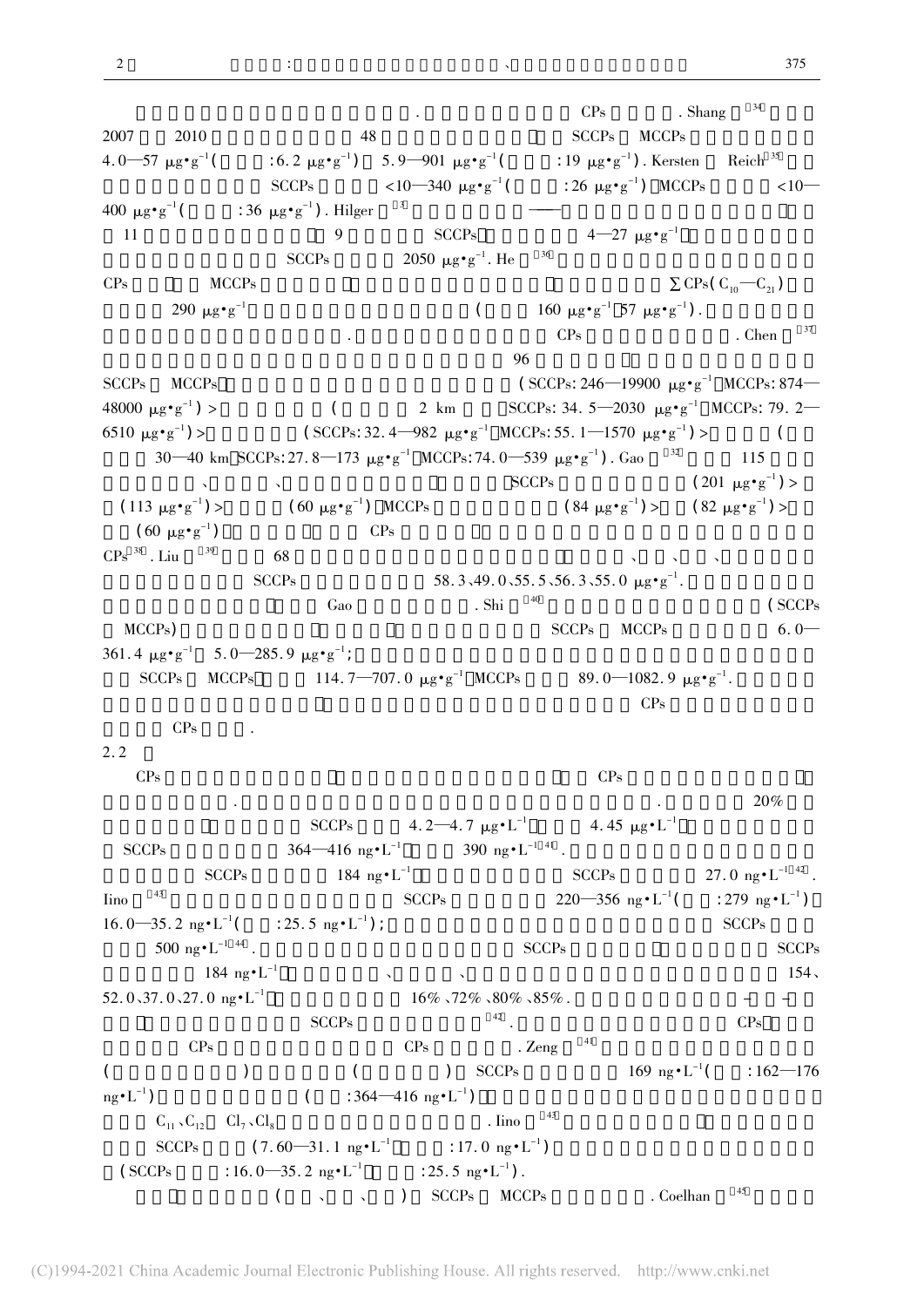```
SCCPs (<100 \text{ ng} \cdot \text{L}^{-1}) Berre lagoon SCCPs(<50 \text{ ng} \cdot \text{L}^{-1}) ^{46} . 3
                                     SCCPs 7. 6—31 ng•L<sup>-1 43</sup> CPs
(SCCPs: 1.2 \text{ ng} \cdot \text{L}^{-1} \text{ MCCPs: } 0.9 \text{ pg} \cdot \text{L}^{-1})^{-47} . Wang ^{48}SCCPs MCCPs SCCPs 15.0-1640 \text{ ng} \cdot \text{L}^{-1} :
278 ng•L^{-1}) MCCPs 40.3 - 3870 \text{ ng} \cdot \text{L}^{-1} ( 1939 \text{ ng} \cdot \text{L}^{-1}). SCCPs(SCCPs 77-652 \text{ ng} \cdot \text{L}^{-1} : 457 ng\cdot \text{L}^{-1})
                                                                      49 ( SCCPs
<LOD—377 ng•L<sup>-1</sup> : 124 ng•L<sup>-1</sup>
                                                        SCCPs 50 \text{ (SCCPs)}180-460 \text{ ng} \cdot \text{L}^{-1} : 270 ng \text{L}^{-1} \pm 66 \text{ ng} \cdot \text{L}^{-1}) . 51 CPs
    SCCPs (494-1490 \text{ ng} \cdot \text{L}^{-1} : 953 ng·L<sup>-1</sup>)
                                                    ) , and hence \GammaCPs 52 SDuSCCPss (61 \text{ ng} \cdot \text{L}^{-1} \pm 5.5 \text{ ng} \cdot \text{L}^{-1}).
2.3CPs CPs CPsCPs . Zeng ^{41} 13 / 25
          52 SCCPs 0.80 - 52.7 \mu g \cdot g^{-1}10.7 \, \mu\text{g} \cdot \text{g}^{-1} 8.80 \mu\text{g} \cdot \text{g}^{-1} PBDEs, PCBs OCPs
                               (21.8 \text{ }\mu\text{g} \cdot \text{g}^{-1})( 19. 8 \mug·g<sup>-1</sup>)
                                                                                 ) SCCPs
9.80, 9.60, 9.50, 2.00 \mu\text{g} \cdot \text{g}^{-1}. 初沉污泥
SCCPs 15. 6 \mu g \cdot g^{-1}.
                                                                       质量流分析表明脱水
SCCPs 72. 6% 0. 8% 26.6\%10 .SCCPs, MCCPs LCCPs 50.67\%25.64\%, 55.92%.
  64% 55.92\%.<br>SCCPs SCCPs SCCPs C<sub>10-12</sub>
\text{Cl}_{7-8}(\hspace{2em}55 .
    CPs . Brandsma ^{56} 15
                                          MCCPs 542-3645 \text{ ng} \cdot \text{g}^{-1}\rightarrowSCCPs LCCPs \langle 57-1421 \text{ ng} \cdot \text{g}^{-1} \quad 116-960 \text{ ng} \cdot \text{g}^{-1} \langle \rangle.
NichollsSCCPs MCCPs 1.80-93.0 \mu g \cdot g^{-1}.
Stevens <sup>58</sup>
     5^{\text{ss}} and 14 set 5^{\text{sc}} 14 set 5^{\text{sc}} 7.00-200 \mug·g<sup>-1</sup> 30—9700 \mug·g<sup>-1</sup>. Bogdal <sup>59</sup> 7 SCCPs
          135-584 ng·g<sup>-1</sup> MCCPs
                                        1070 - 8960 ng \cdot g<sup>-1</sup>( ).
2.4SCCPs MCCPs 2 . CPs \setminusCPs cps CPs CPs SCCPs MCCPs3093. 2 - 3870. 4 \text{ ng} \cdot \text{g}^{-1} SCCPs MCCPs 63. 8—1884. 4 ng·g<sup>-1</sup> CPs SCCP<sub>s</sub> MCC
CPs 60 . \text{SCCPs} MCCPs68.5 - 2.20 \times 10^5 ng\cdotg<sup>-1</sup>
                              507—4. 40\times10^{6} ng•g<sup>-1</sup>
\text{CPs} \text{CPs} \text{CPs} \text{CCS} \text{CPs} \text{CCS} \text{CSP}_\text{S} \text{CSP}_\text{S} \text{CSP}_\text{S} \text{CSP}_\text{S} \text{CSP}_\text{S} \text{CSP}_\text{S} \text{CSP}_\text{S} \text{CSP}_\text{S} \text{CSP}_\text{S} \text{CSP}_\text{S} \text{CSP}_\text{S} \text{CSP}_\text{S}1450 ng•g<sup>-1</sup> 702 ng•g<sup>-1</sup>
                 702 \text{ ng} \cdot \text{g}^{-1}) SCCPs (160 - 292 \text{ ng} \cdot \text{g}^{-1})229 ng\frac{1}{62} (2)
                                     SCCPs ( 200 ng·g<sup>-1</sup>)
                                                          ) and \overline{CPs}\frac{62}{62} . SCCPs MCCPs \frac{800}{37.5} -995. 7 ng·g<sup>-1</sup> 15. 1
739.6 ng•g^{-1}CPs \qquad \qquad \qquad \qquad \qquad \qquad \qquad \qquad \qquad \qquad \qquad \qquad \qquad \qquad \qquad \qquad \qquad \qquad \qquad \qquad \qquad \qquad \qquad \qquad \qquad \qquad \qquad \qquad \qquad \qquad \qquad \qquad \qquad \qquad \qquad \qquad \qquad \qquad \qquad \qquad \qquad \qquad \qquad \qquad \qquad \qquad \qquad \qquad \q6 \text{ ng} \cdot \text{g}^{-1} CPs <br>SCCPs MCCPs 1.9-236 \text{ ng} \cdot \text{g}^{-1} 2.1-1530 \text{ ng} \cdot \text{g}^{-1} ^{63}.
CPs 26 . 26 . CPs .
```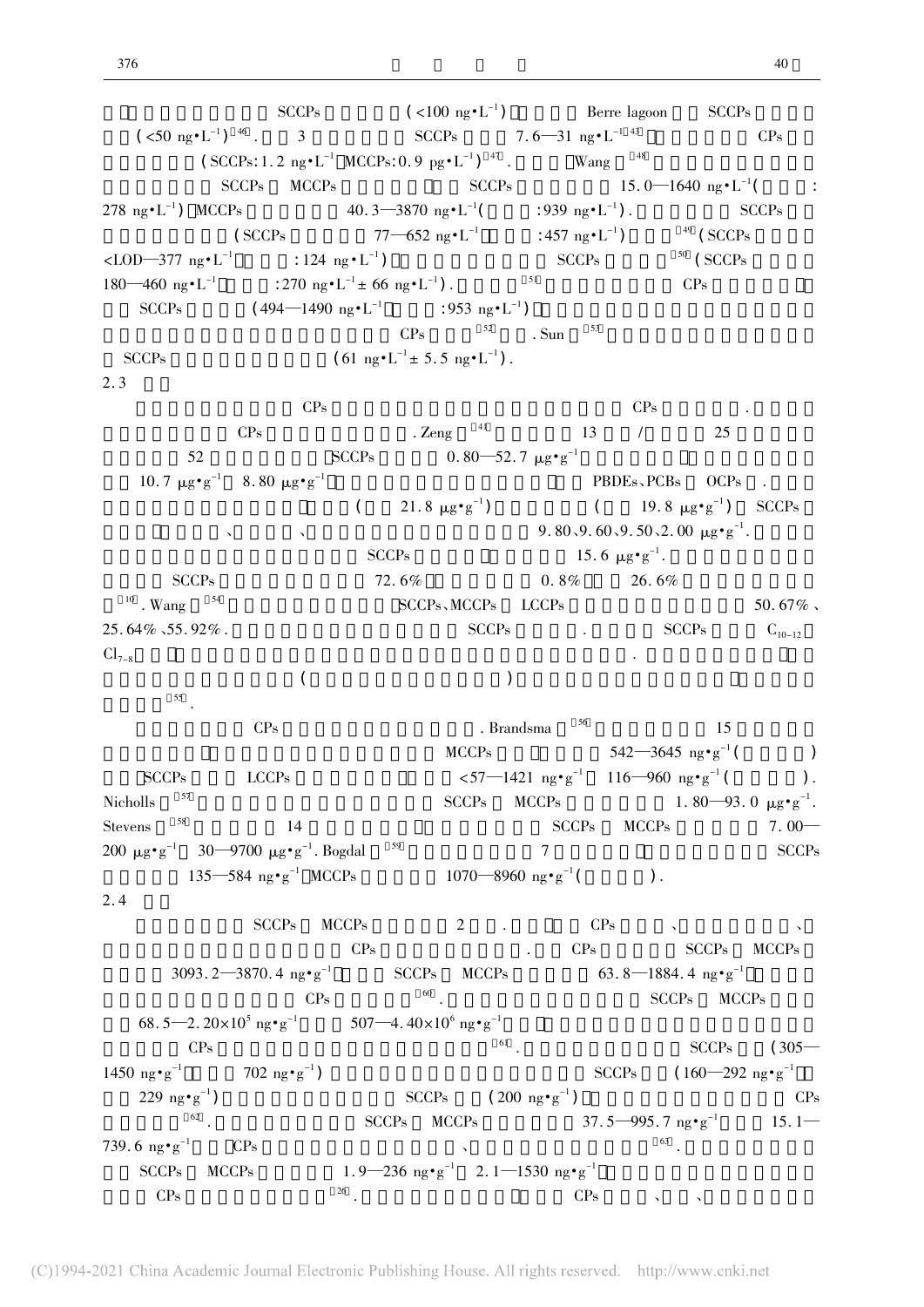# $CPs$  cps that  $CPs$

|                                                                               | SCCP <sub>s</sub> MCCP <sub>s</sub> |                   |            |
|-------------------------------------------------------------------------------|-------------------------------------|-------------------|------------|
| <b>Table 2</b> Concentrations of SCCPs and MCCPs in soil of different regions |                                     |                   |            |
| $/(\text{ng} \cdot \text{g}^{-1})$<br>Concentrations range                    |                                     | Region or Country | References |

| Sample type                      |                                                  | Concentrations range                                                                   |                                     | Region or Country                                                           | References                                |                                     |
|----------------------------------|--------------------------------------------------|----------------------------------------------------------------------------------------|-------------------------------------|-----------------------------------------------------------------------------|-------------------------------------------|-------------------------------------|
| CP <sub>s</sub>                  | $\rightarrow$<br>(                               | SCCPs+MCCPs: 3093.2-3870.4                                                             |                                     |                                                                             | Xu et al. 2016                            | 60                                  |
| CP <sub>s</sub>                  | (<br>$\rightarrow$                               | SCCPs+MCCPs: 63.8-1884.4                                                               |                                     |                                                                             | Xu et al. 2016                            | 60                                  |
|                                  |                                                  | SCCPs: $68.5 - 2.20 \times 10^5$<br>MCCPs: $507 - 4.40 \times 10^6$                    |                                     |                                                                             | Xu et al. 2019 <sup>61</sup>              |                                     |
|                                  |                                                  | SCCPs: 305-1450                                                                        |                                     |                                                                             | Zeng et al. $2011$ $62$                   |                                     |
|                                  |                                                  | SCCPs: $37.5 - 995.7$<br>$MCCPs: 15.1 - 739.6$                                         |                                     |                                                                             | Huang et al. 2020 63                      |                                     |
|                                  |                                                  | SCCPs: $1.9 - 236$<br>MCCPs: $2.1 - 1530$                                              |                                     |                                                                             | Wang et al. $2013^{26}$                   |                                     |
|                                  |                                                  | SCCPs: $24\pm72$                                                                       |                                     |                                                                             | Halse et al. 2017 <sup>64</sup>           |                                     |
|                                  |                                                  | SCCPs: 3.0-35                                                                          |                                     |                                                                             | Bogdal et al. 2017 65                     |                                     |
|                                  |                                                  | SCCPs: $39 - 1609$<br>MCCPs: $127 - 1969$                                              | 31                                  |                                                                             | Aamir et al. 2019 66                      |                                     |
|                                  |                                                  | SCCPs: $ND-615$<br>MCCPs: $1.95 - 188$                                                 |                                     |                                                                             | Wang et al. 2014 67                       |                                     |
|                                  |                                                  | SCCPs: 7.00-541                                                                        |                                     |                                                                             | Chen et al. $2013$ $9$                    |                                     |
|                                  |                                                  | $C_9$ - CPs: 8 - 109                                                                   |                                     |                                                                             |                                           |                                     |
|                                  |                                                  | SCCPs: 79-948<br>$MCCPs: 20 - 1206$                                                    |                                     |                                                                             | Wang et al. 2020 68                       |                                     |
|                                  |                                                  | SCCPs: $7.1 \pm 0.7$                                                                   |                                     |                                                                             | Li et al. $2017$ <sup>69</sup>            |                                     |
|                                  |                                                  | SCCPs: $0.42 - 420$                                                                    |                                     |                                                                             | Wang et al. 2013 <sup>54</sup>            |                                     |
|                                  | CPs                                              |                                                                                        |                                     | CPs                                                                         |                                           | .2008                               |
|                                  |                                                  | <b>SCCPs</b>                                                                           |                                     | $24 \text{ ng} \cdot \text{g}^{-1} \pm 72 \text{ ng} \cdot \text{g}^{-1}$ ( |                                           | 64<br>$\mathcal{L}$                 |
| 1994                             | 2014                                             | <b>SCCPs</b>                                                                           | $35 \text{ ng} \cdot \text{g}^{-1}$ | 3.0 ng $\cdot$ g <sup>-1 65</sup>                                           |                                           | CPs                                 |
|                                  |                                                  | 6                                                                                      |                                     |                                                                             |                                           | CPs                                 |
|                                  | 66<br>. Aamir                                    | 31                                                                                     | CPs                                 |                                                                             | <b>SCCPs</b>                              | <b>MCCPs</b>                        |
|                                  | 39—1609 ng•g <sup>-1</sup>                       | $127 - 1969$ ng $\cdot$ g <sup>-1</sup>                                                | CPs                                 |                                                                             |                                           |                                     |
|                                  |                                                  |                                                                                        |                                     |                                                                             |                                           |                                     |
| CPs                              |                                                  |                                                                                        | <b>SCCPs</b>                        |                                                                             | $ND-615$ ng $\cdot$ g <sup>-1</sup> MCCPs |                                     |
|                                  | $1.95 - 188$ ng $\cdot$ g <sup>-1</sup>          | 67                                                                                     |                                     | <b>SCCPs</b>                                                                |                                           |                                     |
|                                  |                                                  |                                                                                        |                                     |                                                                             | <b>SCCPs</b>                              |                                     |
|                                  | 59.3 $ng \cdot g^{-1}$ , 113 $ng \cdot g^{-1}$ , | $104 \text{ ng} \cdot \text{g}^{-1}$ $^9$ .                                            |                                     | <b>SCCPs</b>                                                                |                                           |                                     |
|                                  |                                                  | $9$ . Wang                                                                             |                                     |                                                                             |                                           | CPs                                 |
|                                  |                                                  | $C_9$ - CPs, SCCPs, MCCPs                                                              |                                     | $8-109$ ng $\cdot$ g <sup>-1</sup> (                                        |                                           | 39 ng•g <sup>-1</sup> ) $\sqrt{79}$ |
| 948 ng $\cdot$ g <sup>-1</sup> ( | CP <sub>s</sub>                                  | 348 ng•g <sup>-1</sup> ) $\sqrt{20-1206}$ ng•g <sup>-1</sup> (229 ng•g <sup>-1</sup> ) | .2011                               | 2012                                                                        |                                           |                                     |
|                                  | <b>SCCPs</b>                                     | $(7.1 \pm 0.7)$ ng $\cdot$ g <sup>-169</sup> .                                         | $\left($                            |                                                                             |                                           | <b>SCCPs</b>                        |
|                                  |                                                  |                                                                                        |                                     |                                                                             | $\mathcal{C}$                             |                                     |
|                                  |                                                  | 0.42 – 420 $ng \cdot g^{-1}$ 62.3 $ng \cdot g^{-1}$ . –                                |                                     |                                                                             |                                           | 70                                  |
| <b>SCCPs</b>                     |                                                  | $^{\scriptscriptstyle\rm 54}$ . CPs                                                    |                                     |                                                                             |                                           | . Li                                |
| 2.5                              |                                                  | <b>SCCPs</b>                                                                           |                                     |                                                                             |                                           |                                     |
|                                  | 2010                                             | $\rm CPs$                                                                              |                                     |                                                                             |                                           |                                     |
|                                  | 41<br>. $\mathrm{Zeng}$                          |                                                                                        |                                     | <b>SCCPs</b>                                                                |                                           | $1.1-$                              |
| 8.7 $\mu$ g • g <sup>-1</sup> (  |                                                  | 5.8 $\mu$ g $\cdot$ g <sup>-1</sup> )                                                  |                                     | <b>SCCPs</b>                                                                |                                           |                                     |
|                                  |                                                  |                                                                                        |                                     |                                                                             |                                           |                                     |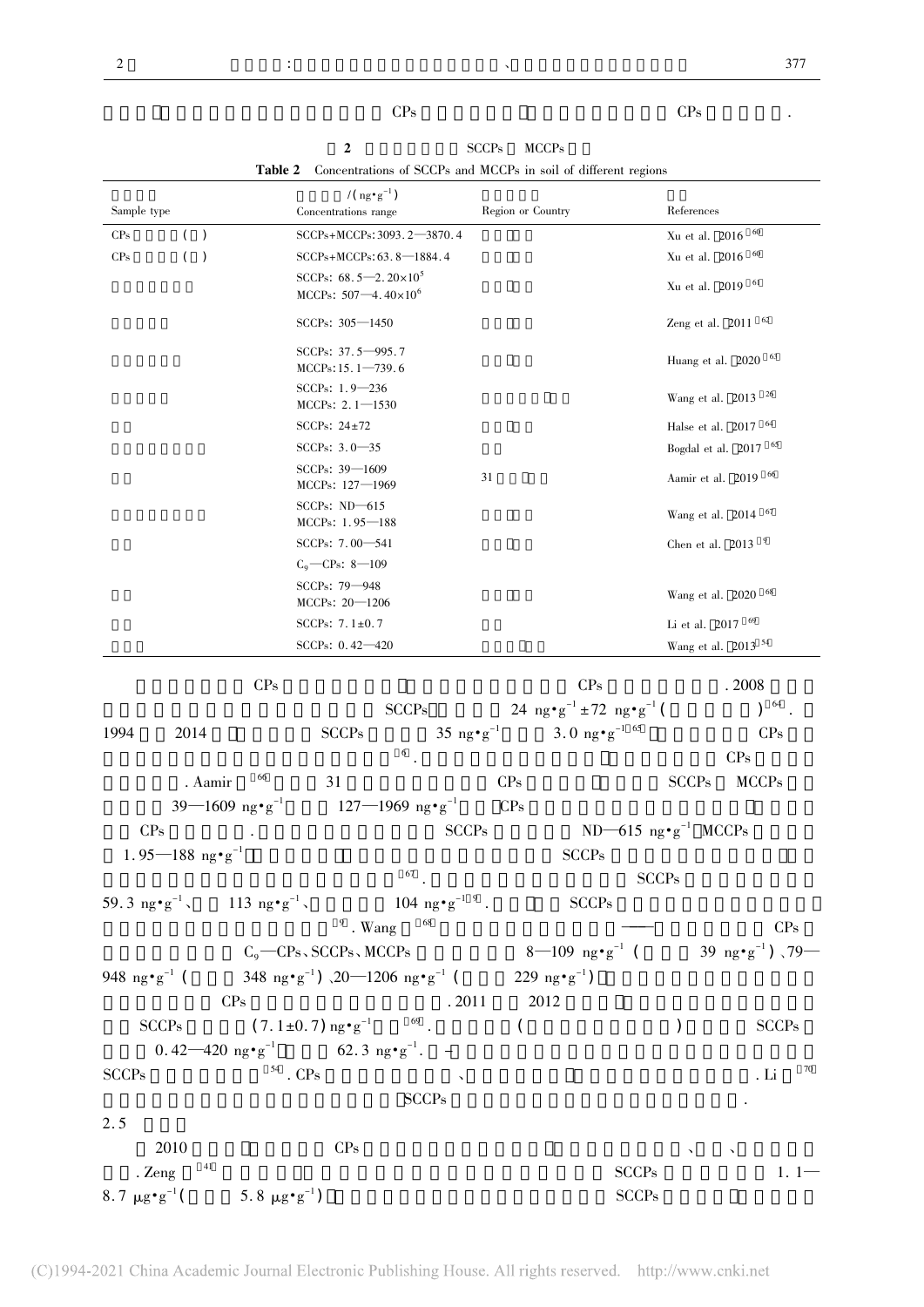1. 1  $\mu$ g·g<sup>-1</sup> 3. 3—3. 9  $\mu$ g·g<sup>-1</sup>. Chen<sup>71</sup> SCCPs  $(320-6600 \text{ ng} \cdot \text{g}^{-1})$  2800 ng·g<sup>-1</sup>).  $\big)$  .  $SCCPs$  (910—1100 ng•g<sup>-1</sup>) )  $(600-690 \text{ ng} \cdot \text{g}^{-1})$   $^{71}$  .  $CPs$  CPs  $CPs$  $SCCPs$  .  $SCCPs$ :  $(97.6 - 1760 \text{ ng} \cdot \text{g}^{-1})^{52}$ ) <sup>52</sup> 、 <sup>72</sup> ( 64. 9—1680 ng•g<sup>-1</sup>) 、  $52 (65.0 - 541 \text{ ng} \cdot \text{g}^{-1})$  (1.00 - 1200 ng $\text{g} \cdot \text{g}^{-1}$ )  $^{74}$  ( 64. 9— 407 ng• $g^{-1}$  $51$  ( 242—1450  $ng \cdot g^{-1}$  ).  $^{51}$  ( 227—13800 ng·g<sup>-1</sup> : 4040 ng•g<sup>-1</sup>  $51$  (ND—1680 ng•g<sup>-1</sup> : 667 ng•g<sup>-1</sup>).  $SCCPs$  $\frac{75}{14}$ ,  $\frac{14.5 - 85.2 \text{ ng} \cdot \text{g}^{-1}}{2}$ )  $55 (5.80-64.8 \text{ ng} \cdot \text{g}^{-1})$ .  $SCCPs$   $1-2$   $CPs$  $C_{10}$ SCCPs $\mathbf s$  $CPs$  . Zeng  $^{41}$  $SCCPs$   $CPs$ . Chen  $\frac{71}{2}$  $CPs$  . MCCPs/SCCPs  $SCCPs$   $MCCPs$   $MCCPs$ 随着深度的增加 两地柱芯沉积物中低氯代的同系物含量增加 表明沉积后有脱氯现象的发生. Zeng 55 $SCCPs$ CPs $\rm s$  $SCCPs$  $\text{CPs}$  and  $\text{CPs}$  and  $\text{CPs}$  and  $\text{CPs}$  and  $\text{CPs}$  and  $\text{CPs}$  and  $\text{CPs}$  and  $\text{CPs}$  and  $\text{CPs}$  and  $\text{CPs}$  and  $\text{CPs}$  and  $\text{CPs}$  and  $\text{CPs}$  and  $\text{CPs}$  and  $\text{CPs}$  and  $\text{CPs}$  and  $\text{CPs}$  and  $\blacksquare$  $SCCPs$  ( 11. 6—196 ng•g<sup>-1</sup>) 1950 $\mathbb{C}P$  and  $\mathbb{C}P$  and  $\mathbb{C}P$  and  $\mathbb{C}P$  and  $\mathbb{C}P$  and  $\mathbb{C}P$  and  $\mathbb{C}P$  and  $\mathbb{C}P$  and  $\mathbb{C}P$  and  $\mathbb{C}P$  and  $\mathbb{C}P$  and  $\mathbb{C}P$  and  $\mathbb{C}P$  and  $\mathbb{C}P$  and  $\mathbb{C}P$  and  $\mathbb{C}P$  a  $SCCPs$   $SCCPs$  $\frac{75}{10}$  . CPs CPs constants constants of  $CPs$  $2.6$  $CPs. Xu$  60 SCCPs 1280. 9—2196. 9  $ng \cdot g^{-1}$  ( ) MCCPs 1231. 5— 4388.4 ng $\cdot$ g<sup>-1</sup>  $SCCPs$  218. 7—1441. 2 ng•g<sup>-1</sup> MCCPs 337. 8—3586. 5 ng•g<sup>-1</sup>. SCCPs MCCPs  $MCCP<sub>S</sub>$  $CPs$ ( SCCPs, MCCPs LCCPs)  $26-450$  ng·g<sup>-1 76</sup> SCCPs980—1090 ng•g<sup>-1</sup>  $77$  SCCPs, MCCPs ( SCCPs ND—13600 ng·g<sup>-1</sup> MCCPs 12. 4—33500 ng·g<sup>-1</sup>)<sup>78</sup>. Ma <sup>52</sup>  $SCCPs$   $SCCPs$   $2.3-$ 76.5  $ng \cdot g^{-1}$  20. 1  $ng \cdot g^{-1}$  $20.1 \text{ ng} \cdot \text{g}^{-1}$  ( ). Huang  $79$  SCCPs  $376.3 - 8956$  ng·g<sup>-1</sup> MCCPs 22. 4 - 5097 ng·g<sup>-1</sup> (  $)$ . Zhou  $80$ 14 $SCCPs$   $SCCPs$   $10-1300 \mu g \cdot g^{-1}$  ( )  $SCCPs$   $(40-1300 \mu g \cdot g^{-1} 280 \mu g \cdot g^{-1})$  $\overline{\phantom{a}}$  $150 - 240$  $250 \mu g \cdot g^{-1}$ )  $(35-650 \text{ μg} \cdot \text{g}^{-1})$  220 μg·g<sup>-1</sup>). Du 81 $\frac{1}{1}$  5  $\frac{1}{2}$  5  $\frac{1}{2}$  5  $\frac{1}{2}$  5  $\frac{1}{2}$  5  $\frac{1}{2}$  5  $\frac{1}{2}$  5  $\frac{1}{2}$  5  $\frac{1}{2}$  5  $\frac{1}{2}$  5  $\frac{1}{2}$  5  $\frac{1}{2}$  5  $\frac{1}{2}$  5  $\frac{1}{2}$  5  $\frac{1}{2}$  5  $\frac{1}{2}$  5  $\frac{1}{2}$  5  $\frac{1}{2}$  5  $\frac{1$ SCCPs  $3.9 - 107 \text{ ng} \cdot \text{g}^{-1}$   $26.6 \text{ ng} \cdot \text{g}^{-1}$  $)$ . Labadie  $82$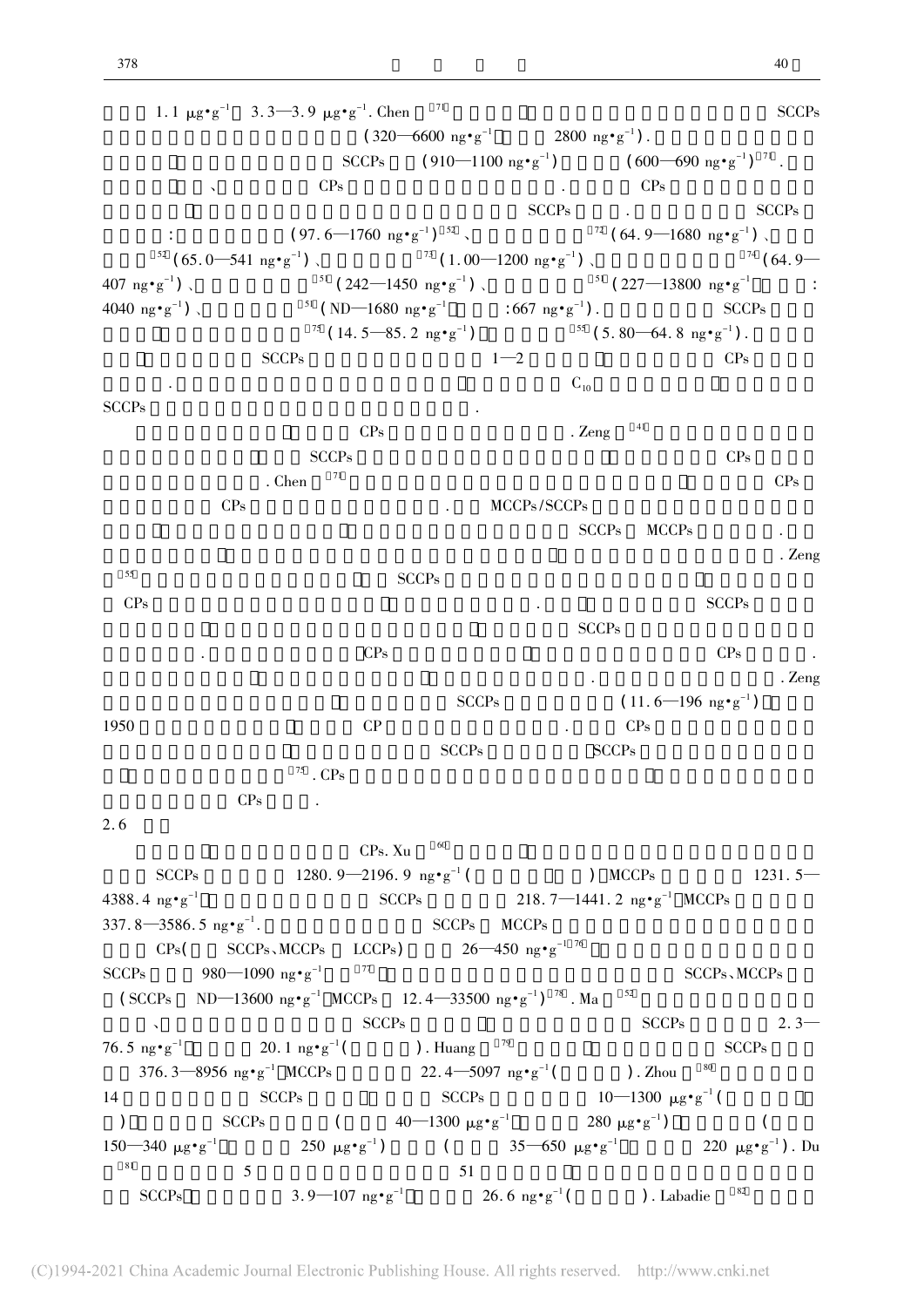2

|                                                                                    | <b>SCCPs</b>                                                                                                  |                                     |                          | 63—1492 ng•g <sup>-1</sup> MCCPs 99—11300 ng•g <sup>-1</sup> (                        |                           |                           |
|------------------------------------------------------------------------------------|---------------------------------------------------------------------------------------------------------------|-------------------------------------|--------------------------|---------------------------------------------------------------------------------------|---------------------------|---------------------------|
| 83<br>). Vorkamp                                                                   |                                                                                                               |                                     |                          | SCCPs 0.22-2.2 $\mu$ g <sup>•</sup> g <sup>-1</sup> (                                 |                           | ).                        |
| Yuan $84$                                                                          |                                                                                                               |                                     |                          |                                                                                       |                           |                           |
| SCCPs, MCCPs LCCPs                                                                 |                                                                                                               |                                     |                          | 26—1500 ng•g <sup>-1</sup> ,30—1600 ng•g <sup>-1</sup> ,6.0—1200 ng•g <sup>-1</sup> ( |                           |                           |
| 85<br>$).$ Casa                                                                    |                                                                                                               | <b>SCCPs</b>                        |                          | 46 $ng \cdot g^{-1}$ (                                                                | $\lambda$                 |                           |
|                                                                                    |                                                                                                               |                                     |                          | <b>SCCPs</b>                                                                          |                           |                           |
| 2.7                                                                                |                                                                                                               |                                     |                          |                                                                                       |                           |                           |
| CP <sub>s</sub>                                                                    |                                                                                                               |                                     | CP <sub>s</sub>          |                                                                                       |                           |                           |
|                                                                                    |                                                                                                               |                                     | 86-87                    |                                                                                       |                           |                           |
| 88-89                                                                              | CPs                                                                                                           |                                     |                          |                                                                                       |                           |                           |
| 87<br>$^{90}$ . Koh                                                                |                                                                                                               | <b>SCCPs</b>                        |                          | <b>SCCPs</b>                                                                          |                           |                           |
| 12.8 h $0.7 - 5.2$ h. Atkinson                                                     |                                                                                                               | 91                                  | CPs                      |                                                                                       |                           |                           |
| SCCPs、MCCPs LCCPs                                                                  |                                                                                                               |                                     |                          | $1.2-1.8$ d, 0.85 $-1.1$ d, 0.5 $-0.8$ d.                                             |                           |                           |
| 56% $C_{12}$ SCCPs 8.4 - 15.6 d 69% 16.4 - 33.6 d <sup>14</sup> .                  |                                                                                                               |                                     |                          |                                                                                       |                           |                           |
| 35% 69% $C_{16}$ —MCCPs                                                            |                                                                                                               |                                     | 12 d 58 d $^{92}$ . CPs  |                                                                                       |                           |                           |
|                                                                                    |                                                                                                               |                                     |                          | SCCPs, MCCPs LCCPs 2.8×10 <sup>-7</sup> -6.6×10 <sup>-2</sup> ,1.7×                   |                           |                           |
| $10^{-8}$ -2.5, 6.3×10 <sup>-15</sup> -7.9×10 <sup>-7</sup> Pa. SCCPs, MCCPs LCCPs |                                                                                                               |                                     |                          |                                                                                       |                           | $0.34 - 14.7, 0.01 - 51.$ |
| $3,0.003 - 54.8 \text{ Pa} \cdot \text{m}^3 \cdot \text{mol}^{-1}$ CPs             |                                                                                                               |                                     |                          | $292-93$ . CPs                                                                        |                           | SCCPs                     |
| MCCPs LCCPs                                                                        | 0. 49—1260 \, 0. 029—14. 0 \, 1 . $6 \times 10^{-6}$ —0. 086 $\mu$ g $\cdot$ L <sup>-1 89</sup> <sup>94</sup> |                                     |                          |                                                                                       |                           |                           |
| $\left(\right. \lg K_{\text{ow}}\right)$                                           | 4.48 $-8.69$ 6.83 $-8.96$ , 8.70 $-12.7$ CPs $lgK_{ow}$                                                       |                                     |                          |                                                                                       | 5                         | CP <sub>s</sub>           |
|                                                                                    |                                                                                                               |                                     |                          |                                                                                       |                           |                           |
| <b>SCCPs</b>                                                                       | . Thompson                                                                                                    | 95                                  | 65%                      |                                                                                       | ${}^{14}C_{10-13}$ -SCCPs |                           |
| 1630 d                                                                             |                                                                                                               | 450 d.                              |                          |                                                                                       | CPs                       |                           |
| <b>SCCPs</b>                                                                       |                                                                                                               | $50$ $^{\scriptstyle\rm 55}$ . Fisk |                          | CP <sub>s</sub>                                                                       |                           | $7 - 53$ d                |
| 92                                                                                 | $\rm CPs$                                                                                                     | $\frac{2}{1}$                       |                          |                                                                                       |                           |                           |
| <b>SCCPs</b>                                                                       |                                                                                                               |                                     | $24 - 25$                | 68                                                                                    |                           |                           |
| SCCPs.                                                                             | <b>SCCPs</b>                                                                                                  |                                     | <b>SCCPs</b>             |                                                                                       |                           |                           |
| <b>SCCPs</b>                                                                       |                                                                                                               |                                     |                          |                                                                                       |                           |                           |
| <b>SCCPs</b>                                                                       | . Huang                                                                                                       | 79                                  |                          | <b>SCCPs</b>                                                                          |                           |                           |
|                                                                                    | $\Sigma$ SCCPs                                                                                                |                                     | lgBAFs $4.69 - 6.05$     |                                                                                       | 5.24                      | <b>SCCPs</b>              |
|                                                                                    | $96 - 98$<br>. Fisk                                                                                           |                                     |                          | CP <sub>s</sub>                                                                       |                           |                           |
| CPs                                                                                |                                                                                                               |                                     | 2.1.                     | 92<br>Fisk                                                                            |                           |                           |
| $\rm CPs$                                                                          |                                                                                                               | <b>SCCPs</b>                        | <b>BAFs</b>              | Houde<br>1.                                                                           | 47                        |                           |
|                                                                                    |                                                                                                               |                                     | <b>SCCPs</b>             |                                                                                       | (TMF)                     | $0.41 -$                  |
| 2.4                                                                                | <b>SCCPs</b>                                                                                                  |                                     |                          |                                                                                       |                           |                           |
|                                                                                    |                                                                                                               |                                     |                          |                                                                                       |                           |                           |
| 3                                                                                  | (Conclusions and perspectives)                                                                                |                                     |                          |                                                                                       |                           |                           |
| CPs                                                                                |                                                                                                               |                                     |                          | <b>SCCPs</b>                                                                          | <b>MCCPs</b>              |                           |
| $\checkmark$                                                                       | $\lambda$                                                                                                     |                                     |                          | $\checkmark$                                                                          |                           |                           |
|                                                                                    |                                                                                                               | $\bullet$                           |                          |                                                                                       |                           | <b>SCCPs</b>              |
| <b>MCCPs</b>                                                                       | <b>SCCPs</b>                                                                                                  | <b>MCCPs</b>                        |                          |                                                                                       |                           |                           |
|                                                                                    |                                                                                                               | <b>SCCPs</b><br><b>MCCPs</b>        | $\overline{\phantom{0}}$ |                                                                                       |                           |                           |
| <b>SCCPs</b>                                                                       | <b>MCCPs</b>                                                                                                  | $\overline{\phantom{a}}$            |                          |                                                                                       | <b>SCCPs</b>              | <b>MCCPs</b>              |
|                                                                                    | $\blacktriangledown$                                                                                          | $\boldsymbol{\checkmark}$           | <b>SCCPs</b>             | <b>MCCPs</b>                                                                          |                           |                           |
| CPs                                                                                |                                                                                                               |                                     | <b>SCCPs</b>             | <b>MCCPs</b>                                                                          |                           |                           |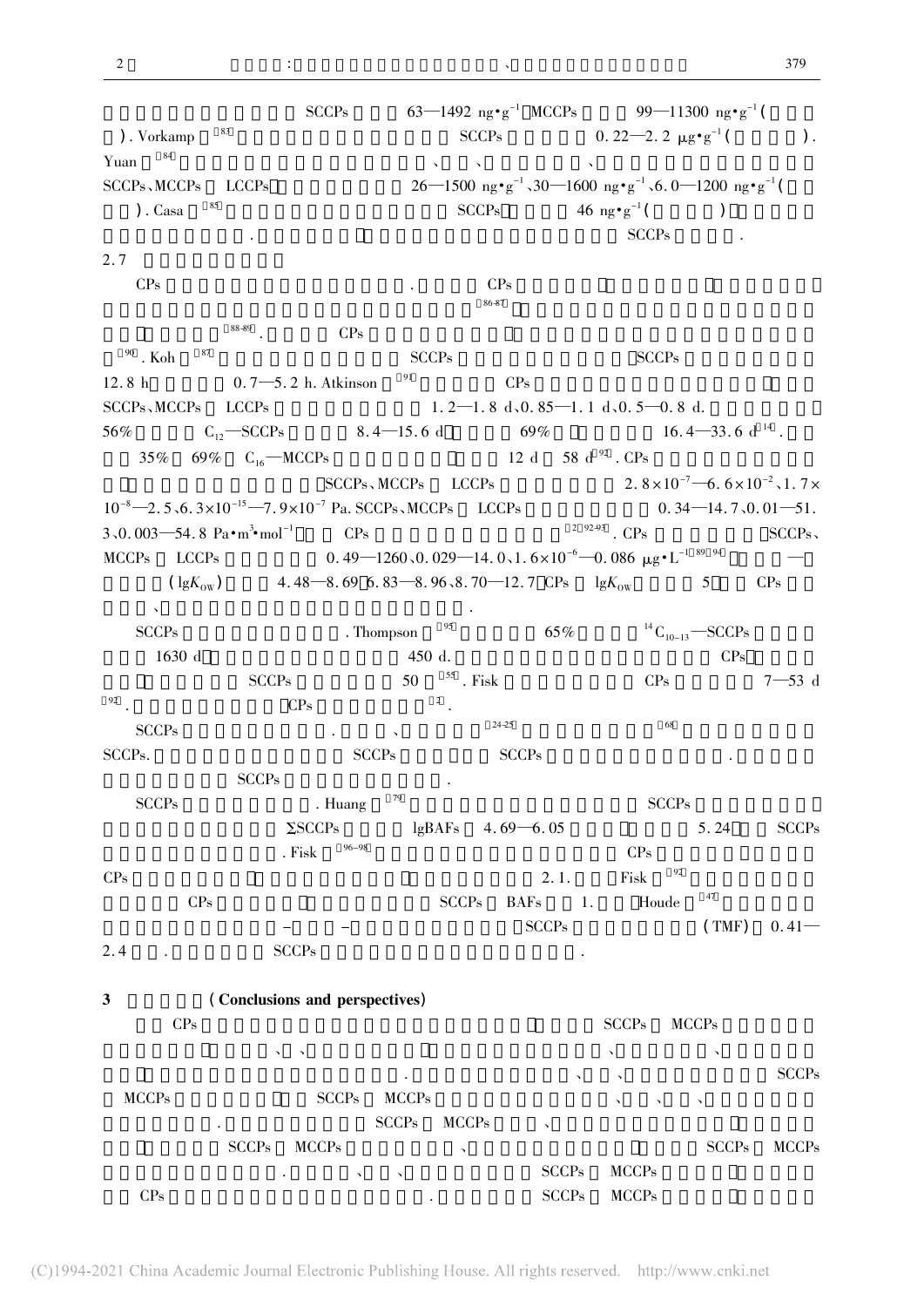# $SCCPs$  MCCPs

# $SCCPs$  MCCPs . CPs

# $SCCPs$  MCCPs  $\cdot$

### (References)

- 1JACOB <sup>D</sup> <sup>B</sup> EI-SAYED <sup>A</sup> <sup>T</sup> FIEDLER <sup>H</sup> et al. The handbook of environment chemistry <sup>M</sup> . Berlin: Springer-Verlag Press 2010.
- $\mathfrak{D}$  TOMY G T FISK A T WESTMORE J B et al. Environmental chemistry and toxicology of polychlorinated n-alkanes J . Reviews of Environmental Contamination and Toxicology <sup>1998</sup> <sup>158</sup>: 53-128.
- 3HILGER B FROMME H VöLKEL W et al. Occurrence of chlorinated paraffins in house dust samples from Bavaria Germany J. Environmental Pollution <sup>2013</sup> <sup>175</sup>: 16-21.
- 4 $\frac{1}{2020}$ .  $\frac{1}{2020}$ .  $\frac{1}{2020}$ . WANG K R. Detection technology and environmental behavior of chlorinated paraffins D . Beijing: University of Chinese Academy of Sciences <sup>2020</sup> ( in Chinese) .
- 5 VAN MOURIK <sup>L</sup> <sup>M</sup> GAUS <sup>C</sup> LEONARDS <sup>P</sup> <sup>E</sup> <sup>G</sup> et al. Chlorinated paraffins in the environment: <sup>A</sup> review on their production fate levels and trends between <sup>2010</sup> and <sup>2015</sup> <sup>J</sup> . Chemosphere <sup>2016</sup> <sup>155</sup>: 415-428.
- 6WEI G L LIANG X L LI D Q et al. Occurrence fate and ecological risk of chlorinated paraffins in Asia: A review J. Environment International <sup>2016</sup> <sup>92</sup> /93: 373-387.
- 7 $J$  . ( ) 2014 50(2) : 369-378. XU C XU <sup>J</sup> <sup>H</sup> ZHANG <sup>J</sup> B. Emission inventory prediction of short chain chlorinated paraffins ( SCCPs) in China <sup>J</sup> . Acta Scientiarum Naturalium Universitatis Pekinensis 2014 50 (2): 369-378 (in Chinese).
- 8 $\rm B$  .  $\rm D$  .  $\rm H$  2017. HUANG H T. Human exposure to short-and medium-chain chlorinated paraffins in China D . Beijing: University of Chinese Academy of Sciences <sup>2017</sup> ( in Chinese) .
- 9 CHEN L HUANG Y HAN S et al. Sample pretreatment optimization for the analysis of short chain chlorinated paraffins in soil with gas chromatography-electron capture negative ion-mass spectrometry J . Journal of Chromatography <sup>A</sup> <sup>2013</sup> <sup>1274</sup>: 36-43.
- 10 ZENG L WANG T RUAN T et al. Levels and distribution patterns of short chain chlorinated paraffins in sewage sludge of wastewater treatment plants in china J . Environmental Pollution <sup>2012</sup> <sup>160</sup>: 88-94.
- 11 GLUGE J WANG Z BOGDAL C et al. Global production use and emission volumes of short-chain chlorinated paraffins-a minimum scenariol J. Science of the Total Environment 2016 573: 1132-1146.
- 12 CHAEMFA C XU Y LI J et al. Screening of atmospheric short- and medium-chain chlorinated paraffins in India and Pakistan using polyurethane foam based passive air sampler J . Environmental Science&Technology <sup>2014</sup> <sup>48</sup>( <sup>9</sup>) : 4799-4808.
- 13 $J$  . 2017 29(9): 919-929. WANG Y W WANG Y JINAG G B. Analytical methods environmental pollutions and toxicity of short chain chlorinated paraffins J. Progress in Chemistry 2017 29(9): 919-929 (in Chinese).
- 14 POPRC. Short-chained chlorinated paraffins revised draft risk profile. Stockholm convention on persistent organic pollutants. EB/OL . 2020-8-18 . Http: / /www. Pops. Int /theconvention /conferenceoftheparties/meetings/cop7 /tabid /4251 /mctl /viewdetails/eventmodid / 870 /eventid /543 /xmid /13075 /default. Aspx.
- 15 EU. Technical guidance document on risk assessment part <sup>Ⅱ</sup> EB /OL . 2020-8-18 . Https: / /www. Ecdc. Europa. Eu /en / publications-data /technical-guidance-risk-assessment-guidelines-diseases-transmitted-aircraft
- 16EU. Risk assessment of alkanes  $C_{14} - C_{17}$  chloro EB/OL . 2020-8-18 . Https://echa. Europa. Eu/documents/10162/d317126f-75bc-4ba6-a8be-7ecaa2a96656
- 17 ZHANG B Y ZHAO B XU C et al. Emission inventory and provincial distribution of short-chain chlorinated paraffins in China J . Science of the Total Environment 2017 581: 582-588.
- 18WANG T HAN S YUAN B et al. Summer-winter concentrations and gas-particle partitioning of short chain chlorinated paraffins in the atmosphere of an urban setting <sup>J</sup> . Environmental Pollution <sup>2012</sup> <sup>171</sup>: 38-45.
- 19 ZHU X BAI H GAO Y et al. Concentrations and inhalation risk assessment of short-chain polychlorinated paraffins in the urban air of Dalian China <sup>J</sup> . Environmental Science and Pollution Research <sup>2017</sup> <sup>24</sup>( <sup>26</sup>) : 21203-21212.
- 20WANG P ZHAO N CUI Y et al. Short-chain chlorinated paraffin (SCCP) pollution from a CP production plant in china: Dispersion congener patterns and health risk assessment <sup>J</sup> . Chemosphere <sup>2018</sup> <sup>211</sup>: 456-464.
- 21 LI Q LI J WANG Y. Atmospheric short-chain chlorinated paraffins in China Japan and South Korea J . Environmental Science & Technology 2012 <sup>46</sup>( <sup>21</sup>) : 11948-11954.
- 22 DIEFENBACHER P S BOGDAL C GERECKE A C et al. Short-chain chlorinated paraffins in Zurich Switzerland-atmospheric concentrations and emissions <sup>J</sup> . Environmental Science & Technology <sup>2015</sup> <sup>49</sup>( <sup>16</sup>) : 9778-9786.
- 23 GILLETT R W GALBALLY I E KEYWOOD M D et al. Atmospheric short-chain-chlorinated paraffins in Melbourne Australia-first extensive Southern Hemisphere observations J . Environmental Chemistry 2017 14(2): 106-114.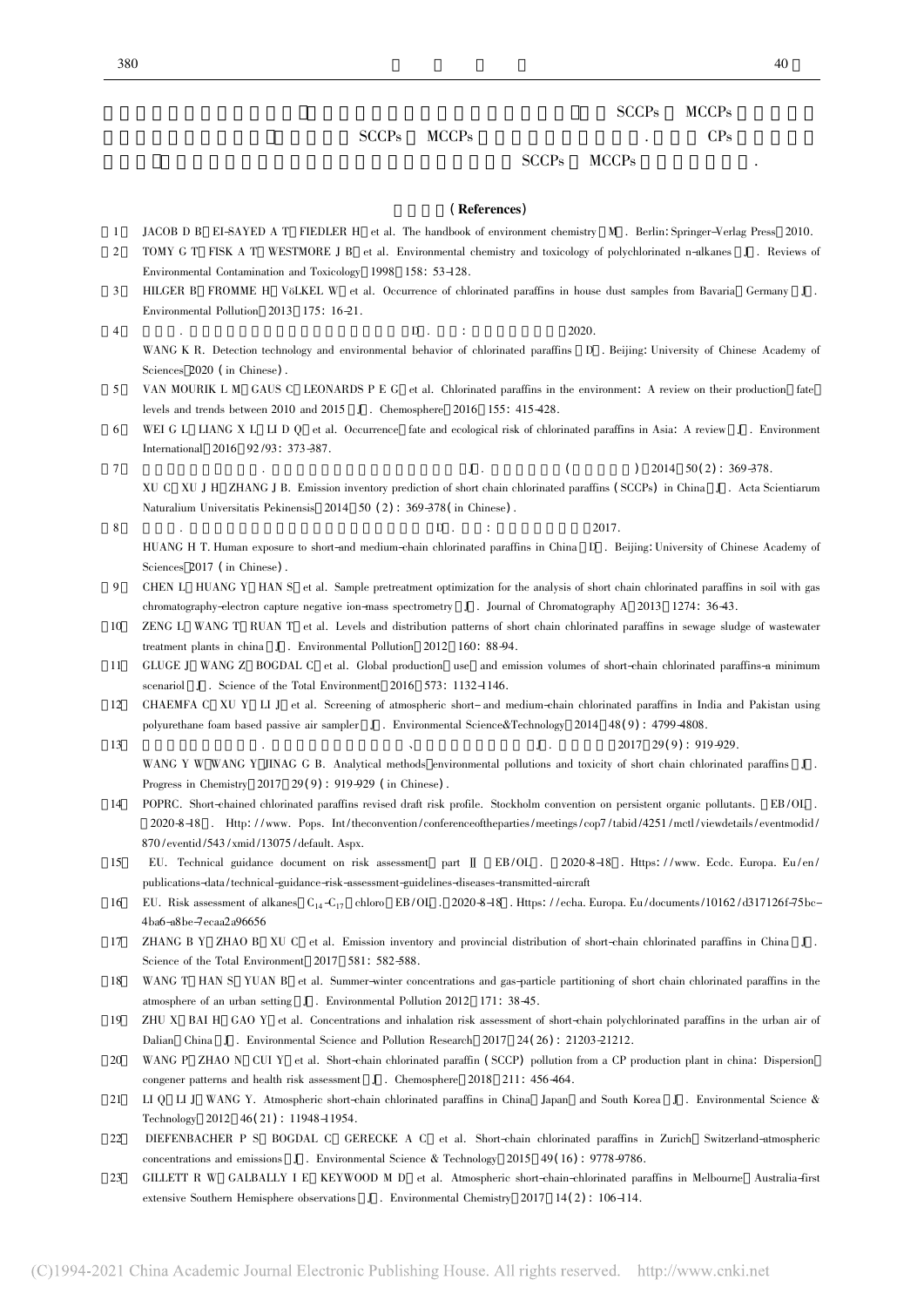49

- 24 MA X D ZHANG H J ZHOU H Q et al. Occurrence and gas/particle partitioning of short-and medium-chain chlorinated paraffins in the atmosphere of Fildes Peninsula of Antarctica J . Atmospheric Environment <sup>2014</sup> <sup>90</sup>: 10-15.
- $25$  BORGEN <sup>A</sup> <sup>R</sup> SCHLABACH <sup>M</sup> GUNDERSEN H. Polychlorinated alkanes in arctic air <sup>J</sup> . Organohalogen Compd <sup>2000</sup> <sup>47</sup>: 272-274.
- 26 WANG Y LI J CHENG Z et al. Short-and medium-chain chlorinated paraffins in air and soil of subtropical terrestrial environment in the Pearl River Delta South China: Distribution composition atmospheric deposition fluxes and environmental fate <sup>J</sup> . Environmental Science & Technology 2013 47(6): 2679-2687.
- 27 ZHUO <sup>M</sup> <sup>H</sup> MA <sup>S</sup> <sup>T</sup> LI <sup>G</sup> <sup>Y</sup> et al. Chlorinated paraffins in the indoor and outdoor atmospheric particles from the Pearl River Delta: Characteristics sources and human exposure risks <sup>J</sup> . Science of the Total Environment <sup>2019</sup> <sup>650</sup>: 1041-1049.
- 28 ZHOU W SHEN M LAM J C W et al. Size-dependent distribution and inhalation exposure characteristics of particle-bound chlorinated paraffins in indoor air in Guangzhou China <sup>J</sup> . Environment International <sup>2018</sup> <sup>121</sup>: 675-682.
- 29BARBER J L SWEETMAN A J THOMAS G O et al. Spatial and temporal variability in air concentrations of short-chain  $(C_{10} - C_{13})$  and medium-chain  $(C_{14}-C_{17})$  chlorinated n-alkanes measured in the UK atmosphere J. Environmental Science & Technology 2005 39  $(12): 4407 - 4415.$
- 30 FRIDEN <sup>U</sup> <sup>E</sup> MCLACHLAN <sup>M</sup> <sup>S</sup> BERGER U. Chlorinated paraffins in indoor air and dust: Concentrations congener patterns and human exposure J. Environment International 2011 37(7): 1169-1174.
- 31 SAKHI A K CEQUIER E BECHER R et al. Concentrations of selected chemicals in indoor air from Norwegian homes and schools J . Science of the Total Environment 2019 674: 1-8.
- 32 GAO W CAO D WANG Y et al. External exposure to short- and medium-chain chlorinated paraffins for the general population in Beijing China <sup>J</sup> . Environmental Science & Technology <sup>2018</sup> <sup>52</sup>: 32-39.
- 33HUANG H T GAO L R XIA D et al. Characterization of short-and medium-chain chlorinated paraffins in outdoor/indoor PM<sub>10</sub>/PM<sub>2.5</sub>/  $PM_{1.0}$  in Beijing China J. Environmental Pollution 2017 225: 674-680.
- 34 SHANG H FAN X KUBWABO C et al. Short-chain and medium-chain chlorinated paraffins in Canadian house dust and NIST SRM 2585 J . Environmental Science and Pollution Research 2019 26(8): 7453-7462.
- 35 KERSTEN <sup>W</sup> REICH T. Non-volatile organic substances in Hamburg indoor dust <sup>J</sup> . Gefahrstoffe Reinhaltung der Luft <sup>2003</sup> <sup>63</sup>( <sup>3</sup>) : 85-91.
- 36 HE <sup>C</sup> BRANDSMA <sup>S</sup> <sup>H</sup> JIANG <sup>H</sup> et al. Chlorinated paraffins in indoor dust from Australia: Levels congener patterns and preliminary assessment of human exposure <sup>J</sup> . Science of the Total Environment <sup>2019</sup> <sup>682</sup>: 318-323.
- 37 CHEN H LAM J C W ZHU M et al. Combined effects of dust and dietary exposure of occupational workers and local residents to shortand medium-chain chlorinated paraffins in a mega e-waste recycling industrial park in South China J . Environmental Science & Technology <sup>2018</sup> <sup>52</sup>( <sup>20</sup>) : 11510-11519.
- 38 CAO Z XU F COVACI A et al. Distribution patterns of brominated chlorinated and phosphorus flame retardants with particle size in indoor and outdoor dust and implications for human exposure <sup>J</sup> . Environmental Science & Technology <sup>2014</sup> <sup>48</sup>( <sup>15</sup>) : 8839-8846.
- 39 LIU L H MA W L LIU L Y et al. Occurrence sources and human exposure assessment of SCCPs in indoor dust of Northeast China J . Environmental Pollution <sup>2017</sup> <sup>225</sup>: 232-243.
- 40 SHI <sup>L</sup> GAO <sup>Y</sup> ZHANG <sup>H</sup> et al. Concentrations of short-and medium-chain chlorinated paraffins in indoor dusts from malls in China: Implications for human exposure <sup>J</sup> . Chemosphere <sup>2017</sup> <sup>172</sup>: 103-110.
- 41 ZENG L WANG T WANG P et al. Distribution and trophic transfer of short-chain chlorinated paraffins in an aquatic ecosystem receiving effluents from <sup>a</sup> sewage treatment plant <sup>J</sup> . Environmental Science & Technology <sup>2011</sup> <sup>45</sup>( <sup>13</sup>) : 5529-5535.
- 42 ZENG L X LI H J WANG T et al. Behavior fate and mass loading of short chain chlorinated paraffins in an advanced municipal sewage treatment plant <sup>J</sup> . Environmental Science & Technology <sup>2013</sup> <sup>47</sup>: 732-740.
- 43 IINO F TAKASUGA T SENTHILKUMAR K et al. Risk assessment of short-chain chlorinated paraffins in Japan based on the first market basket study and species sensitivity distributions J. Environmental Science & Technology 2005 39(3): 859-866.
- 44 RUBIROLA A SANTOS F BOLEDA M et al. Routine method for the analysis of short-chain chlorinated paraffins in surface water and wastewater <sup>J</sup> . Clean-Soil Air Water <sup>2018</sup> <sup>46</sup>: 1600151.
- 45COELHAN M. Levels of chlorinated paraffins in water J. Clean-Soil Air Water 2010 38(5/6): 452-456.
- 46 GANDOLFI F MALLERET L SERGENT M et al. Parameters optimization using experimental design for headspace solid phase microextraction analysis of short-chain chlorinated paraffins in waters under the European water framework directive J . Journal of Chromatography <sup>A</sup> <sup>2015</sup> <sup>1406</sup>: 59-67.
- 47 HOUDE M MUIR D C G TOMY G T et al. Bioaccumulation and trophic magnification of short-and medium-chain chlorinated paraffins in food webs from Lake Ontario and Lake Michigan <sup>J</sup> . Environmental Science & Technology <sup>2008</sup> <sup>42</sup>( <sup>10</sup>) : 3893-3899.
- 48WANG X XU S WANG X et al. Occurrence homologue patterns and source apportionment of short- and medium-chain chlorinated paraffins in suburban soils of Shanghai China <sup>J</sup> . Chemosphere <sup>2017</sup> <sup>180</sup>: 302-311.
	- $J$ . 2018 46(7): 1102-1108.

WANG Y J WANG Y W JIANG G B. Solid-phase extraction for analysis of short-chain chlorinated paraffins in water samples J . Chinese Journal of Analytical Chemistry  $2018 \quad 46(7)$ : 1102-1108 (in Chinese).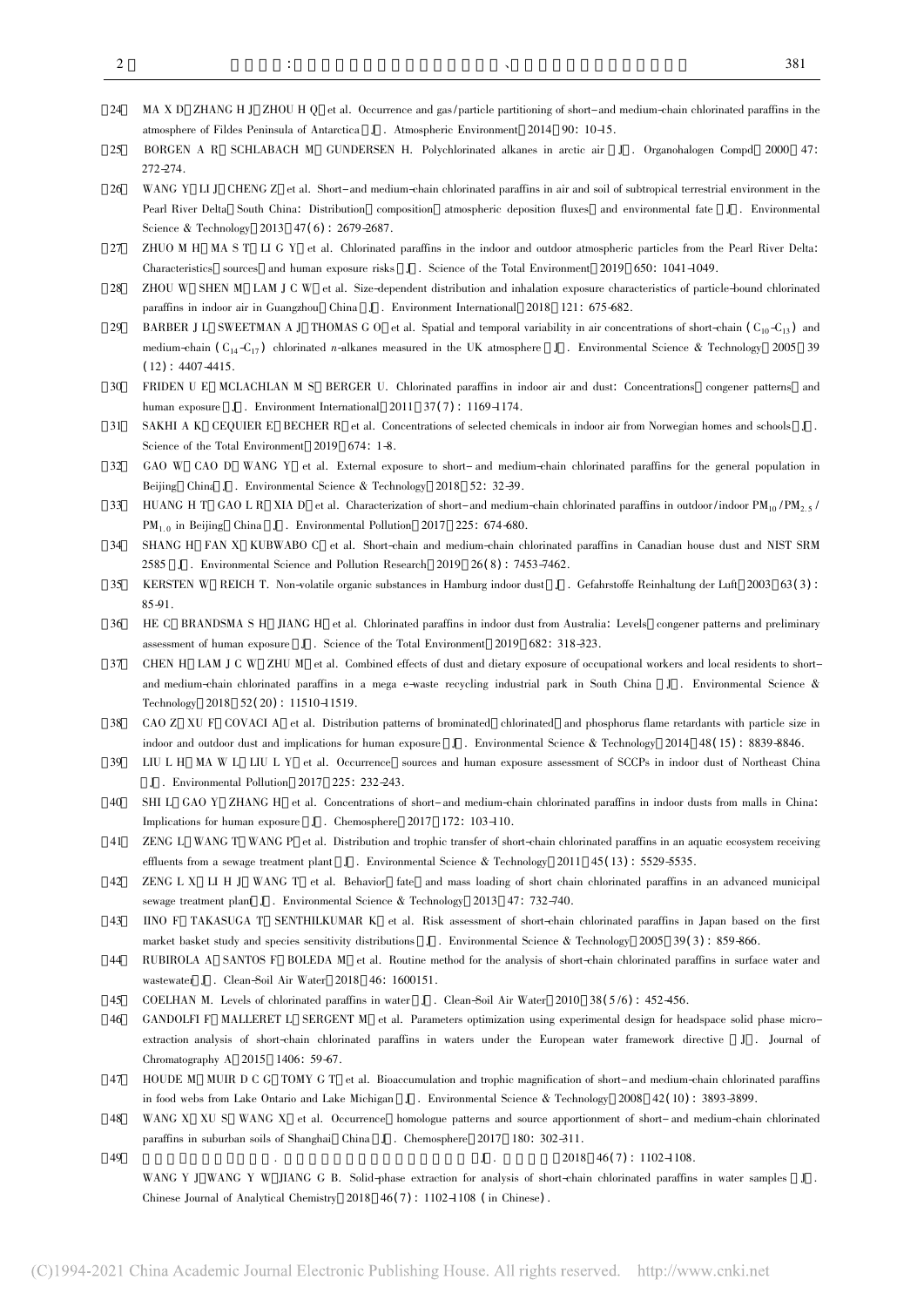- 50 HUANG Y M CHEN L G JIANG G et al. Bioaccumulation and biomagnification of short-chain chlorinated paraffins in marine organisms from the Pearl River Estuary South China <sup>J</sup> . Science of the Total Environment <sup>2019</sup> <sup>671</sup>: 262-269.
	- $\Box$  1 .  $\Box$  2012.
	- YU G L. Study on method and application for analysis of short chain chlorinated paraffins in marine environment D . Dalian: Dalian Maritime University <sup>2012</sup> ( in Chinese) .
- 52 MA X ZHANG H WANG Z et al. Bioaccumulation and trophic transfer of short chain chlorinated paraffins in a marine food web from Liaodong Bay North China <sup>J</sup> . Environ Sci Technol <sup>2014</sup> <sup>48</sup>( <sup>10</sup>) : 5964-5971.
- 53 SUN R LUO X TANG B et al. Bioaccumulation of short chain chlorinated paraffins in a typical freshwater food web contaminated by ewaste in South China: Bioaccumulation factors tissue distribution and trophic transfer <sup>J</sup> . Environmental Pollution <sup>2017</sup> <sup>222</sup>:  $165 - 174.$
- 54 WANG <sup>X</sup> <sup>T</sup> ZHANG <sup>Y</sup> MIAO <sup>Y</sup> et al. Short-chain chlorinated paraffins ( SCCPs) in surface soil from <sup>a</sup> background area in China: Occurrence distribution and congener profiles J. Environmental Science and Pollution Research 2013 20(7): 4742-4749.
- 55 ZENG <sup>L</sup> <sup>X</sup> ZHAO <sup>Z</sup> <sup>S</sup> LI <sup>H</sup> <sup>J</sup> et al. Distribution of short chain chlorinated paraffins in marine sediments of the East China Sea: Influencing factors transport and implications <sup>J</sup> . Environmental Science & Technology <sup>2012</sup> <sup>46</sup>( <sup>18</sup>) : 9898-9906.
- 56 BRANDSMA <sup>S</sup> <sup>H</sup> VAN MOURIK <sup>L</sup> O'BRIEN <sup>J</sup> <sup>W</sup> et al. Medium-chain chlorinated paraffins ( CPs) dominate in Australian sewage sludge J . Environmental Science & Technology 2017 51(6): 3364-3372.
- 57 NICHOLLS C R ALLCHIN C R LAW R J. Levels of short and medium chain length polychlorinated n-alkanes in environmental samples from selected industrial areas in England and Wales J . Environmental Pollution <sup>2001</sup> <sup>114</sup>( <sup>3</sup>) : 415-430.
- 58 STEVENS J L NORTHCOTT G L STERN G A et al. PAHs PCBs PCNs organochlorine pesticides synthetic musks and polychlorinated n-alkanes in U. K. Sewage sludge: Survey results and implications <sup>J</sup> . Environmental Science & Technology <sup>2003</sup> <sup>37</sup>  $(3)$ : 462-467.
- 59 BOGDAL C ALSBERG T DIEFENBACHER P S et al. Fast quantification of chlorinated paraffins in environmental samples by direct injection high-resolution mass spectrometry with pattern deconvolution J. Analytical Chemistry 2015 87(5): 2852-2860.
- 60 XU <sup>J</sup> GAO <sup>Y</sup> ZHANG <sup>H</sup> et al. Dispersion of short-and medium-chain chlorinated paraffins ( CPs) from <sup>a</sup> CP production plant to the surrounding surface soils and coniferous leaves J . Environmental Science & Technology 2016 50(23): 12759-12766.
- 61 XU C ZHANG Q GAO L R et al. Spatial distributions and transport implications of short- and medium-chain chlorinated paraffins in soils and sediments from an e-waste dismantling area in China J . Science of the Total Environment <sup>2019</sup> <sup>649</sup>: 821-828.
- 62 ZENG L X WANG T HAN W Y et al. Spatial and vertical distribution of short chain chlorinated paraffins in soils from wastewater irrigated farmlands J . Environmental Science & Technology 2011  $45(6)$ : 2100-2106.
- 63 HUANG D GAO L R QIAO L et al. Concentrations of and risks posed by short-chain and medium-chain chlorinated paraffins in soil at a chemical industrial park on the southeast coast of China <sup>J</sup> . Environmental Pollution <sup>2020</sup> <sup>258</sup>: 113704.
- 64 HALSE A K SCHLABACH M SCHUSTER J K et al. Endosulfan pentachlorobenzene and short-chain chlorinated paraffins in background soils from western europe J . Environmental Pollution <sup>2017</sup> <sup>220</sup>: 1477-1479.
- 65BOGDAL C NIGGELER N GLÜGE J et al. Temporal trends of chlorinated paraffins and polychlorinated biphenyls in Swiss soils J. Environmental Pollution 2017 <sup>220</sup>: 891-899.
- 66AAMIR M YIN S ZHOU Y et al. Congener-specific  $C_{10} - C_{13}$  and  $C_{14} - C_{17}$  chlorinated paraffins in Chinese agricultural soils: Spatiovertical distribution homologue pattern and environmental behavior J. Environmental Pollution 2019 245: 789-798.
- 67 WANG <sup>X</sup> WANG <sup>X</sup> ZHANG <sup>Y</sup> et al. Short- and medium-chain chlorinated paraffins in urban soils of Shanghai: Spatial distribution homologue group patterns and ecological risk assessment <sup>J</sup> . Science of the Total Environment <sup>2014</sup> <sup>490</sup>: 144-152.
- 68WANG K R GAO L R ZHU S et al. Spatial distributions and homolog profiles of chlorinated nonane paraffins and short and medium chain chlorinated paraffins in soils from Yunnan China <sup>J</sup> . Chemosphere <sup>2020</sup> <sup>247</sup>: 8.
- 69 LI H J FU J J PAN W X et al. Environmental behaviour of short-chain chlorinated paraffins in aquatic and terrestrial ecosystems of NY-Alesund and London Island Svalbard in the Arctic <sup>J</sup> . Science of the Total Environment <sup>2017</sup> <sup>590</sup>: 163-170.
- 70 LI Y HOU X CHEN W et al. Carbon chain decomposition of short chain chlorinated paraffins mediated by pumpkin and soybean seedlings J . Environmental Science & Technology 2019 53(12): 6765-6772.
- 71 CHEN <sup>M</sup> <sup>Y</sup> LUO <sup>X</sup> <sup>J</sup> ZHANG <sup>X</sup> <sup>L</sup> et al. Chlorinated paraffins in sediments from the Pearl River Delta South China: Spatial and temporal distributions and implication for processes J. Environmental Science & Technology 2011 45(23): 9936-9943.
- 72 $J$  . 2014 59(7): 578-585. CHEN C MA X D GUO W et al. Congener specific distribution and bioaccumulation of short-chain chlorinated paraffins in Liao Estuary
- J . Chinese Science Bulletin <sup>2014</sup> <sup>59</sup>( <sup>7</sup>) : 578-585 ( in Chinese) .
- 73 $\overline{B}$  . The contract of the contract of the contract of the contract of the contract of the contract of the contract of the contract of the contract of the contract of the contract of the contract of the contract of th PAN X H. Polychlorinated naphthalenes polybrominated diphenyl ethers and polychlorinated paraffins in surface sediments of rivers and marine environment in the laizhou bay area D . Beijing: University of Chinese Academy of Sciences <sup>2010</sup>( in Chinese) .  $\frac{1}{2}$  . HRGC/ECNI-LRMS J . 2010 31 ( 8) ∶
- 74

1904-1908.

GAO Y WANG C ZHANG H J et al. Analysis of short-chain chlorinated paraffins in sediment samples from the mouth of the daliao river

51